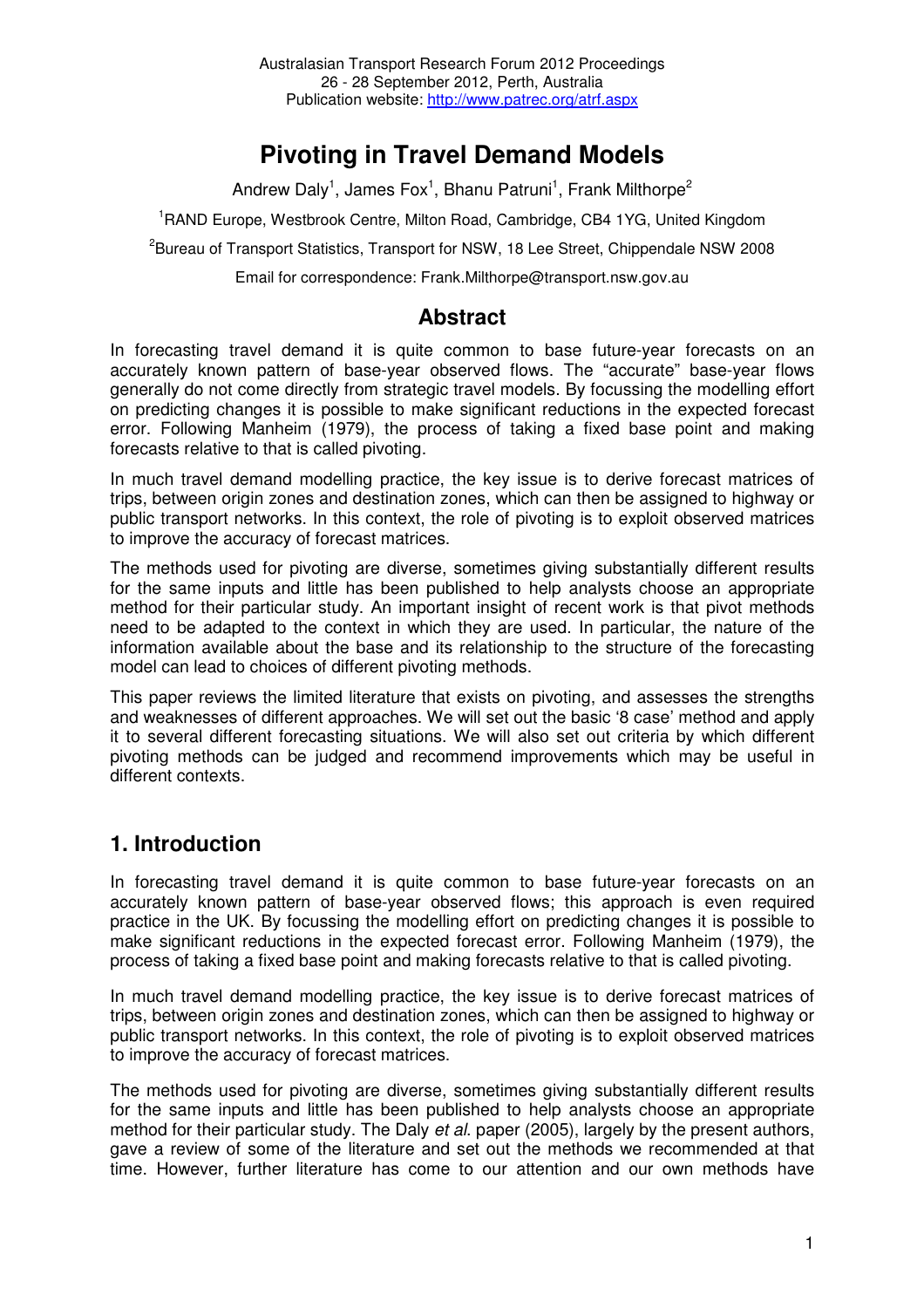improved through recent experience. In the following section of the paper we review the literature of which we are aware, though it has to be said that not all of the relevant material is in the public domain.

An important insight of recent work is that pivot methods need to be adapted to the context in which they are used. In particular, the nature of the information available about the base and its relationship to the structure of the forecasting model can lead to choices of different pivoting methods. In Section 3 of the paper, therefore, we set out the basic '8 case' method that we employ and the flexibility that is available within the general specification of that method to deal with different forecasting situations.

Section 4 sets out a set of criteria by which different pivoting methods can be judged. These criteria build on our experience with the 8-case method, but are intended to be relevant to other pivoting techniques that may be employed.

Finally, Section 5 presents a summary and provides some recommendations for studies that use the 8-case pivoting method. Again while the recommendations are based on experience to the 8-case method, they may be relevant for other pivoting approaches.

## **2 Literature review**

The general pivoting principle set out by Manheim (1979) is clear, but practical applications of the concept were slow in starting.

Bates *et al.* (1987) set out a nested incremental logit model, referencing earlier work by Kumar (1980), and show mathematically how this model can be applied to forecast changes in mode choice. The model is developed as a 'marginal' model that predicts changes relative to the base situation as a function of increments in utility (or generalised cost). The paper also demonstrates how the nested incremental approach can be extended to deal with a new mode. A procedure is described for inferring the mode constant of new modes by rating the mode on a series of attributes which can be compared against existing models and their attributes.

Abraham et al. (1992) described the development of an incremental four-stage model for London to evaluate major rail schemes. The model was developed from the existing LTS model, a conventional four stage model applied in an absolute fashion. It was important that the model produced results consistent with the LTS model, while at the same time producing results more rapidly than LTS, which had large run times. The incremental formulation allows the development task to be broken into individual stages, although in this case there is no incremental trip generation model, rather forecasts are taken directly from LTS.

Williams and Beardwood (1993) set out a 'residual disutility' approach to incremental transport models. They start by setting out why we would want to pivot, namely that there will be local aspects that influence travel choices for specific zones pairs that will not be fully represented in the variables in the mode split mode, and these will lead to differences between modelled and observed mode split. Rather than ignore these differences completely, it would be better to carry their influence through as a constant element through the modelling process.

In the residual disutility approach, constraint to match the base matrix in base conditions is achieved by adding a value, the residual disutility adjustment, to the base travel disutility. Once calculated for the base year application, matrices of residual disutility can be carried forward to apply in future years. Williams and Beardwood suggest that the advantages of this approach relative to the incremental approach are that it may be easier to introduce to existing transport modelling packages, it is more efficient with data storage, as only one matrix of residual disutilities is required rather than base trips and base disutilities, and that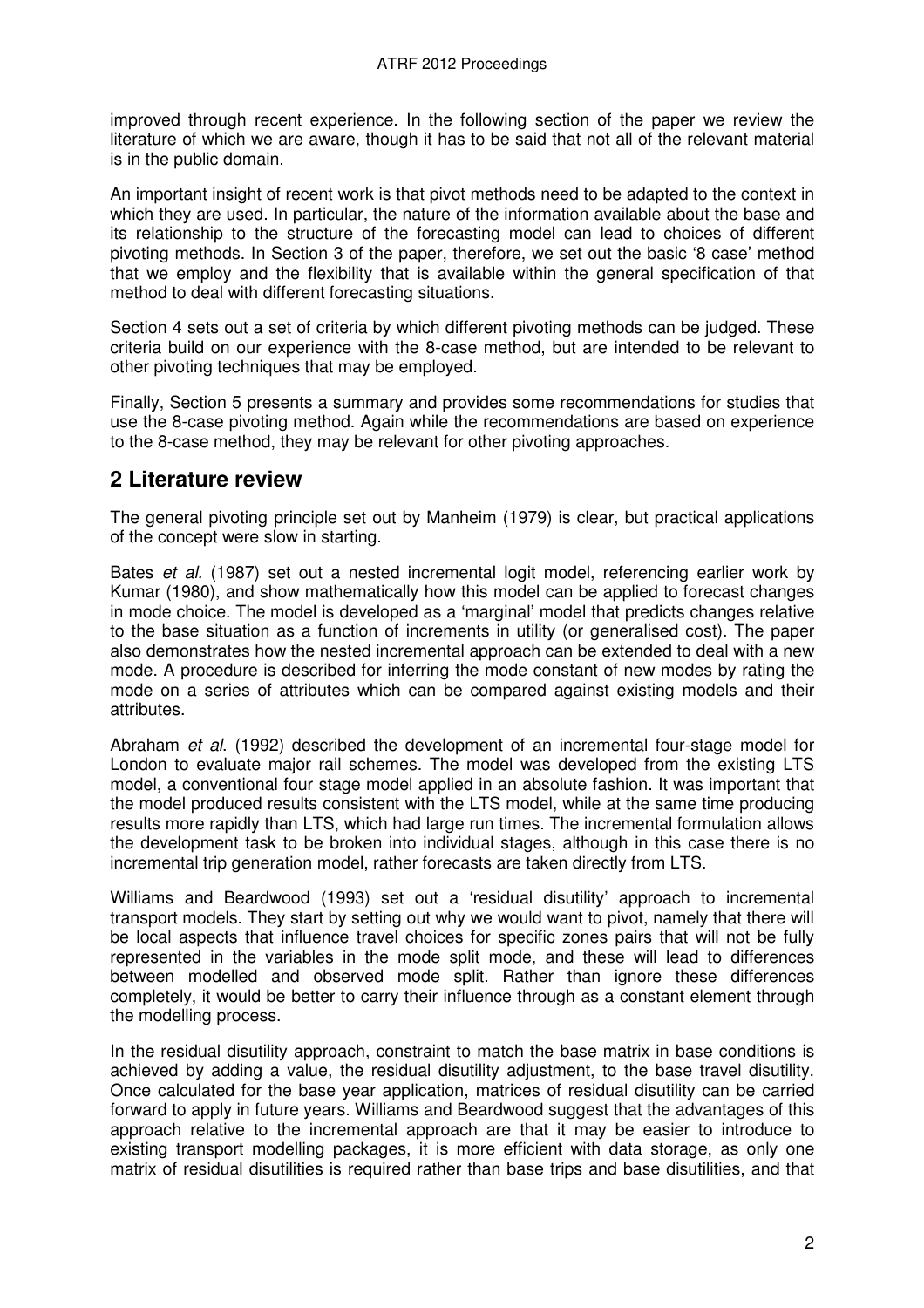the residual disutilities can be analysed for relationships with other potential explanatory variables as a means for further model development. The paper demonstrates how the residual disutility approach can be applied to mode choice, to both singly and doubly constrained trip distribution models, as well as to a more complex application for the APRIL strategic transport model for London where an iterative residual disutility approach was required.

Ortúzar and Willumsen (2011) discuss incremental modelling in a chapter on simplified demand models in their widely used Modelling Transport text, giving the following formula, which can also be found in Manheim (1979):

$$
p_k = \frac{p_k^0 \exp(V_k - V_k^0)}{\sum_j p_j^0 \exp(V_j - V_k^0)}
$$
\n(2.1)

where:  $p'_{k}$  is the proportion of trips using alternative k;

 $p^0$ <sub>k</sub> is the original proportion of trips by alternative k; and

 $(V_k - V^0_k)$  is the change in utility of using mode k.

Ortúzar and Willumsen claim that such incremental forms are not difficult to develop or implement, and have the advantage of preserving the base matrices in application. For simple logit models, this approach is equivalent to the approach set out in Bates et al., and adopted by Abraham et al., above.

Ortúzar and Willumsen also discuss absolute models applied incrementally, an approach they (incorrectly) state to be less rigorous than incremental modelling. For absolute models applied incrementally they present both factor and additive forms (the meaning of these two terms is discussed further below) and note that the factor form is equivalent to a matrix of Kfactors. They note some of the issues with the approach, such as base-year zeros, and the potential for additive forms to forecast negative trips.

Daly et al. (2005) presented a brief summary of current UK pivoting practice at that time. The approaches used for pivoting in a number of the UK multi-modal studies undertaken around the turn of the century were summarised, as was the UK Department for Transport's Variable Demand Modelling Advice (VaDMA).

UK transport planning advice is now best described by the UK Department for Transport's web-based guidance, WebTAG. WebTAG discusses pivoting in Section 1.5 of Unit 3.10.3, Variable Demand Modelling – Key Processes, which distinguishes three methods of applying models:

- 1. absolute models, which directly estimate numbers of trips in each category;
- 2. absolute models applied incrementally, which use absolute model estimates to apply changes to a base matrix; and
- 3. pivot-point models, which use cost changes to estimate the changes in the numbers of trips from a base matrix, often described as incremental or marginal, such as the model described in Bates et al. (1987) and Ortúzar and Willumsen (2011) above.

Both Methods 2 and 3 are forms of pivoting in that they use the demand models to predict changes to the base matrices, which are taken as the best estimate of base year travel patterns.

WebTAG Unit 3.10.2 strongly recommends that demand models are developed on a Production-Attraction (PA) rather than Origin-Destination (OD) basis. To apply an incremental pivot-point model (Method 3), the base matrix also needs to be defined on a PA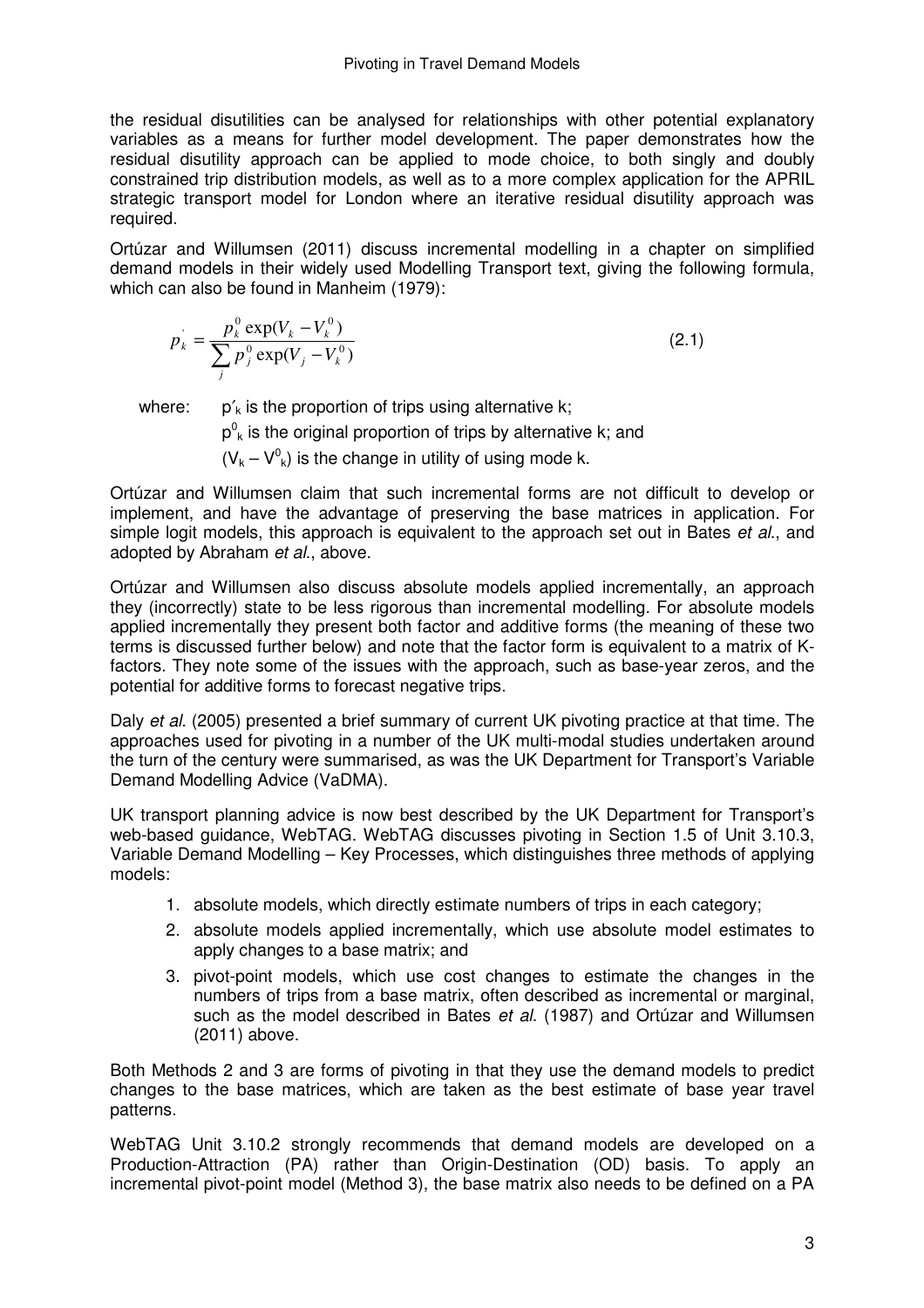basis, which can be seen as a restriction of this approach as base matrices may only be available at an OD level. However, when applying an absolute model incrementally (Method 2), the demand model can be developed on a PA basis, and the changes can be applied to base matrices defined on either PA or OD bases by introducing a transposition step to convert from PA to OD format immediately prior to pivoting. An important further advantage of Method 2 is that the model may be more detailed, for example in terms of the travel purpose and person type segmentations, than the base matrix. Aggregation over the model categories can be made prior to pivoting and it is shown in the Appendix that this yields 'natural' forecasts. A final advantage of Method 2 is that 'synthetic' model forecasts are produced, which can be examined to see whether they are reasonable in key respects, e.g. mean trip lengths.

WebTAG Unit 3.10.3 notes that that pivot-point models may face difficulties where too many, or key, cells of the base matrix are zero, but does not give any guidance as to how to address these issues. The Unit also notes that the differences can be applied by using the demand models to define either growth factors to apply to the base matrices (factor pivoting) or differences in trips to apply to the base matrices (additive pivoting). In fact, pivoting techniques may use a combination of these two approaches to make best-estimate forecasts of growth. It may seem that an additive approach avoids problems with zero cells, but there is a compensating new problem that negative cell values may be predicted which require correction; simply setting these to zero may introduce other inconsistencies.

A zero value can arise in the observed matrix either because such trips are impossible (a 'structural' zero), perhaps because no connection exists by the relevant mode, or because trips were possible but not observed, perhaps because of the observation method employed, e.g. sampling. A straightforward application of an incremental method would never give any trips for a base-zero cell, even if there are substantial developments, e.g. on a 'green field' site. Zero values can arise in modelled matrices, either in the base or in the future or both, for example when the relevant network does not offer a path, and these can occur in the presence of an observed zero or of observed trips. Again a straightforward application of an incremental method can be problematic.

Section 3 details how a combination of factor and additive pivoting is used in the 8-case method used by RAND Europe for applying absolute models incrementally. This approach is specifically designed to deal with the issue of zero cell values.

## **3. The 8-case approach**

The context in which we developed this method, described in our 2005 paper, was one of making incremental applications of an absolute model. The method set out from the start to deal with matrices that might contain zeros.

#### **3.1 The Basic Method**

The 8-case approach is based on RAND Europe's experience with a number of pivot-point models used in their transport demand forecasting systems. Some of these models have special procedures to adjust the calculation when the growth in a specific cell is considered to be 'extreme' (some of the models identify 'extreme' cells automatically, while some others rely on manual selection). Extreme growth situations can often be identified with the development of greenfield sites. Our preferred approach involves automatic selection of the 'extreme' cases and is therefore reflected in the method set out in this section.

The 8-case method implements factor pivoting as the default, termed 'normal growth', but uses additive pivoting for 'extreme growth' cases and cases where the model gives zero trips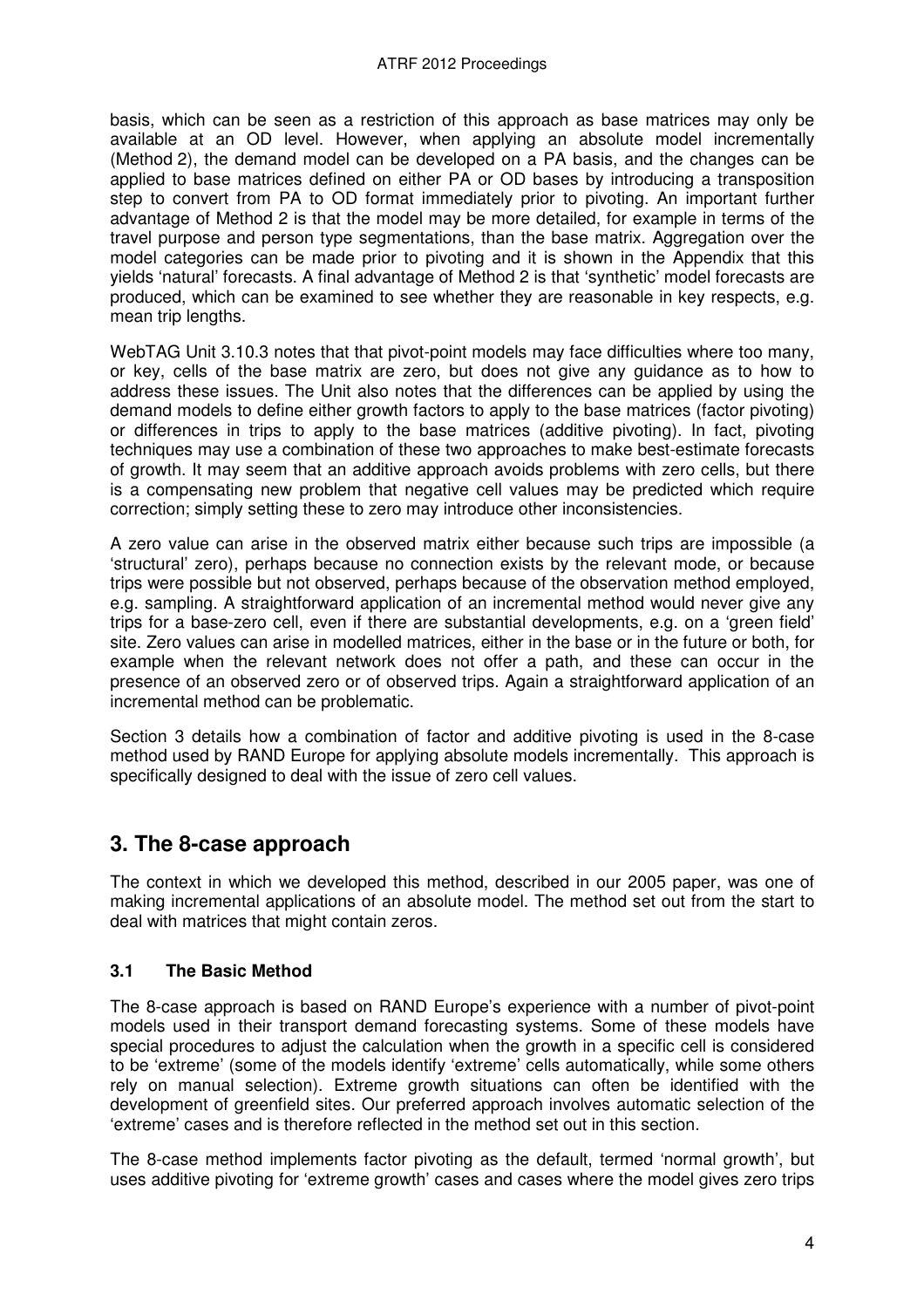in the base case. The method is carried out at matrix cell level. That is, for a specific origin, destination, mode, time of day and purpose, adjustments are made relative to the corresponding cell in a base matrix.

For normal growth cases, the approach is to apply the ratio of model outputs for base and forecast situations as a growth factor to the base matrix, i.e. in a given cell the predicted number of trips P is given by

$$
P = B \cdot \frac{S_f}{S_b} \tag{3.1}
$$

where:  $S_f$  gives the modelled, i.e. 'synthetic' trips for a future year;  $S<sub>b</sub>$  gives the synthetic trips for the base year: B is the observed (base) matrix.

However, two considerations mean that it is not always possible to apply this calculation as simply as stated.

First, any combination of the three components on the right hand side of this equation may be zero (or very small) making the calculation impossible or meaningless. Eight possible cases arise (combinations of zero values) and these are dealt with separately.

Second, particularly when there is a land-use change affecting a currently undeveloped zone, the change may be quite extreme and strict application of the formula above can lead to an 'explosion' in the number of trips. In these cases it is better to pivot by applying the difference method, i.e. adding (S<sub>f</sub> – S<sub>b</sub>) to the base matrix, rather than using a factor as shown above.

The eight possible cases and the recommended treatments taken from Daly *et al.* (2005) are set out in Table 1.

| .           | .                               |                                   |                   |                             |                |  |
|-------------|---------------------------------|-----------------------------------|-------------------|-----------------------------|----------------|--|
| <b>Base</b> | <b>Synthetic</b><br><b>Base</b> | <b>Synthetic</b><br><b>Future</b> |                   | <b>Cell Type</b>            |                |  |
| (B)         | $(S_b)$                         | $(S_i)$                           |                   | (P)                         |                |  |
| $\mathbf 0$ | 0                               | 0                                 |                   | 0                           | 1              |  |
| $\mathbf 0$ | $\mathbf 0$                     | >0                                |                   | $S_f$                       | $\overline{2}$ |  |
| $\mathbf 0$ | >0                              | 0                                 |                   | $\mathbf 0$                 | 3              |  |
| $\pmb{0}$   | >0                              | >0                                | Normal<br>growth  | 0                           |                |  |
|             |                                 |                                   | Extreme<br>growth | $S_{f} - X_{1}$             | 4              |  |
| >0          | $\mathbf 0$                     | $\mathbf 0$                       | B                 |                             | 5              |  |
| >0          | $\mathbf 0$                     | >0                                | $B + S_f$         |                             | 6              |  |
| >0          | >0                              | $\mathbf 0$                       | $\mathbf 0$       |                             | $\overline{7}$ |  |
|             |                                 |                                   | Normal<br>growth  | B. $S_f / S_b$              | 8              |  |
| >0          | >0                              | >0                                | Extreme<br>growth | $B.X_2 / S_b + (S_f - X_2)$ |                |  |

In cases (4) and (8) the standard (factor) function is used initially, for values of  $S_f$  up to the limit when  $S_f$  is  $X_1$  (case 4) or  $X_2$  (case 8), and from that point an absolute growth is applied. In case (4) the starting point for absolute growth is 0, in case (8) it is B.  $X_2 / S_b$ .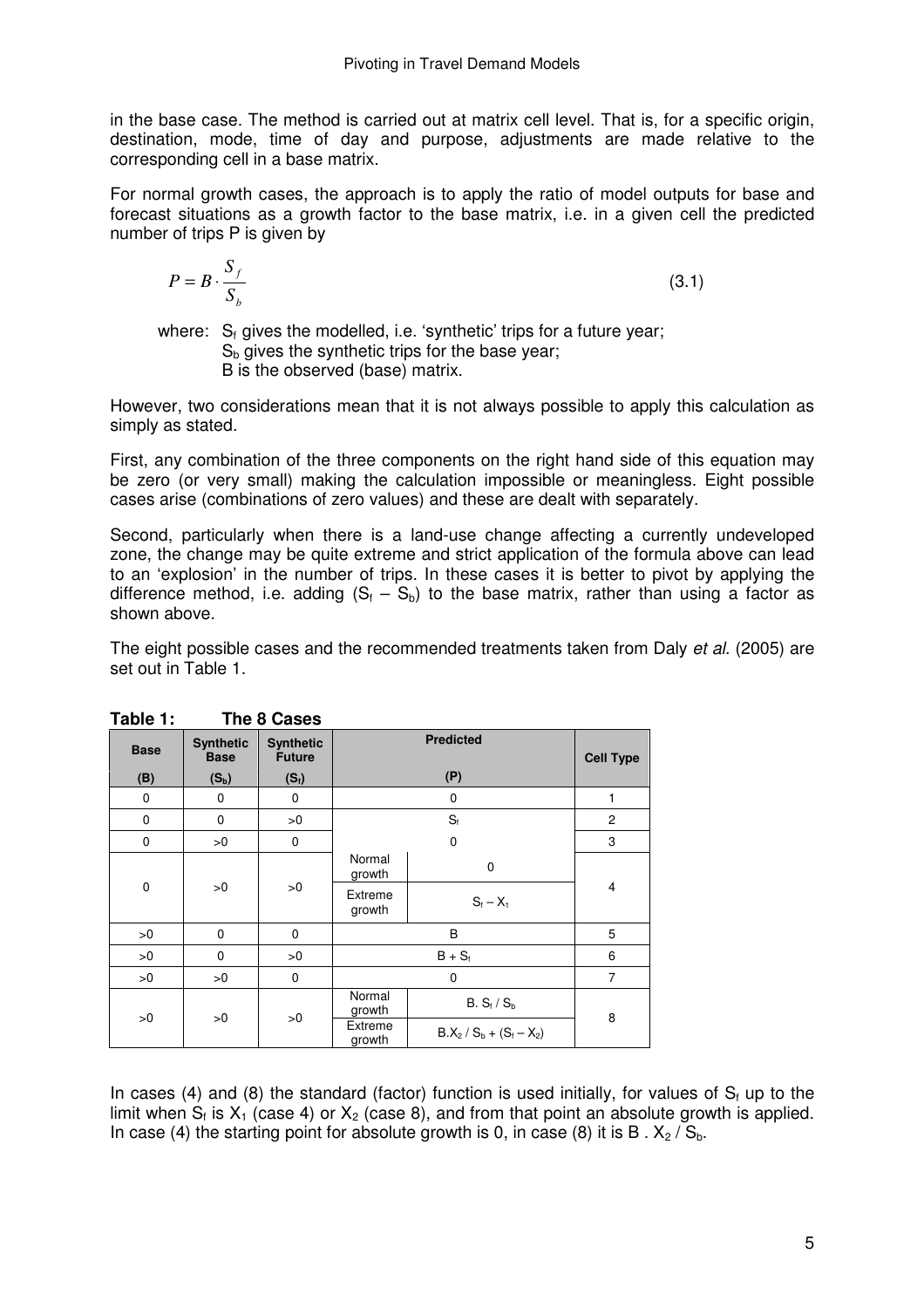To complete the specification of the calculation it is necessary to specify the X variables and to define when a cell is considered to be zero (our experience has led us to use a test value of  $10^{-3}$ ).

The definitions for  $X_1$  and  $X_2$  defined by parameters  $k_1$  and  $k_2$  were given by Daly et al. (2005) as:

$$
X_1 = k_2.S_b
$$
  
\n
$$
X_2 = k_1.S_b + k_2.S_b.max(S_b / B, k_1 / k_2)
$$
\n(3.3)

Common values for the parameters  $k_1$  and  $k_2$  are  $k_1=0.5$ ,  $k_2=5$ . Note that the specification given here corrects that paper in clarifying the intention that  $X_2 \rightarrow \infty$  as  $B \rightarrow 0$  but  $X_1$  does not depend on B.

As is described below, the specification we currently recommend is as above but simplifying (3.3) to give  $X_2 = X_1$  as in (3.2).

A variant of the 8-case method is used in The Netherlands by NEA (NEA, 2004a, 2004b) in applications for freight matrices. In this work, the switching points between normal and extreme growth formulae are determined by the distribution of growth factors over cells for each specific policy; cells with growth factors in the 'tails' of the distribution (both high and low) are assigned to additive pivots. Moreover, base matrices are 'seeded' with small values to avoid the problems of zeros. The use of the policy-specific distribution seems unwelcome and we have not adopted it for our own work, nor have we adopted the seeding approach which runs the risk of arbitrariness, as the results depend on the seed value used; also the use of additive pivoting for small growth is unnecessary and reduces accuracy. However, the different context of freight applications may affect the appropriate choice of method. It is also claimed that this approach avoids the arbitrariness of fixing  $X_1$  and  $X_2$ , and identifies 'extreme' cells more reasonably, though defining the tails is also arbitrary.

Another pivoting technique that has been applied in the UK by URS Scott Wilson is a GEH approach. GEH is widely used in transport planning to measure differences between traffic flows. However, it can also be used for pivoting. In the GEH method, a GEH measure is calculated in the base for each OD pair:

$$
GEH = \sqrt{\frac{(S_b - B)^2}{0.5(B + S_b)}}\tag{3.4}
$$

Note that the matrices should be scaled in this and the following formulae to match the number of actual observations on which B is based. The GEH formula is useful in itself in indicating a degree of match between the matrices.

Then for pivoting, the value of the predicted matrix P is obtained by varying P in order to achieve the same GEH measure. Thus for each OD pair:

$$
\sqrt{\frac{(S_b - B)^2}{0.5(B + S_b)}} = \sqrt{\frac{(S_f - P)^2}{0.5(P + S_f)}}
$$
\n(3.5)

It can be seen that the GEH method also applies a combination of factor and difference pivoting, because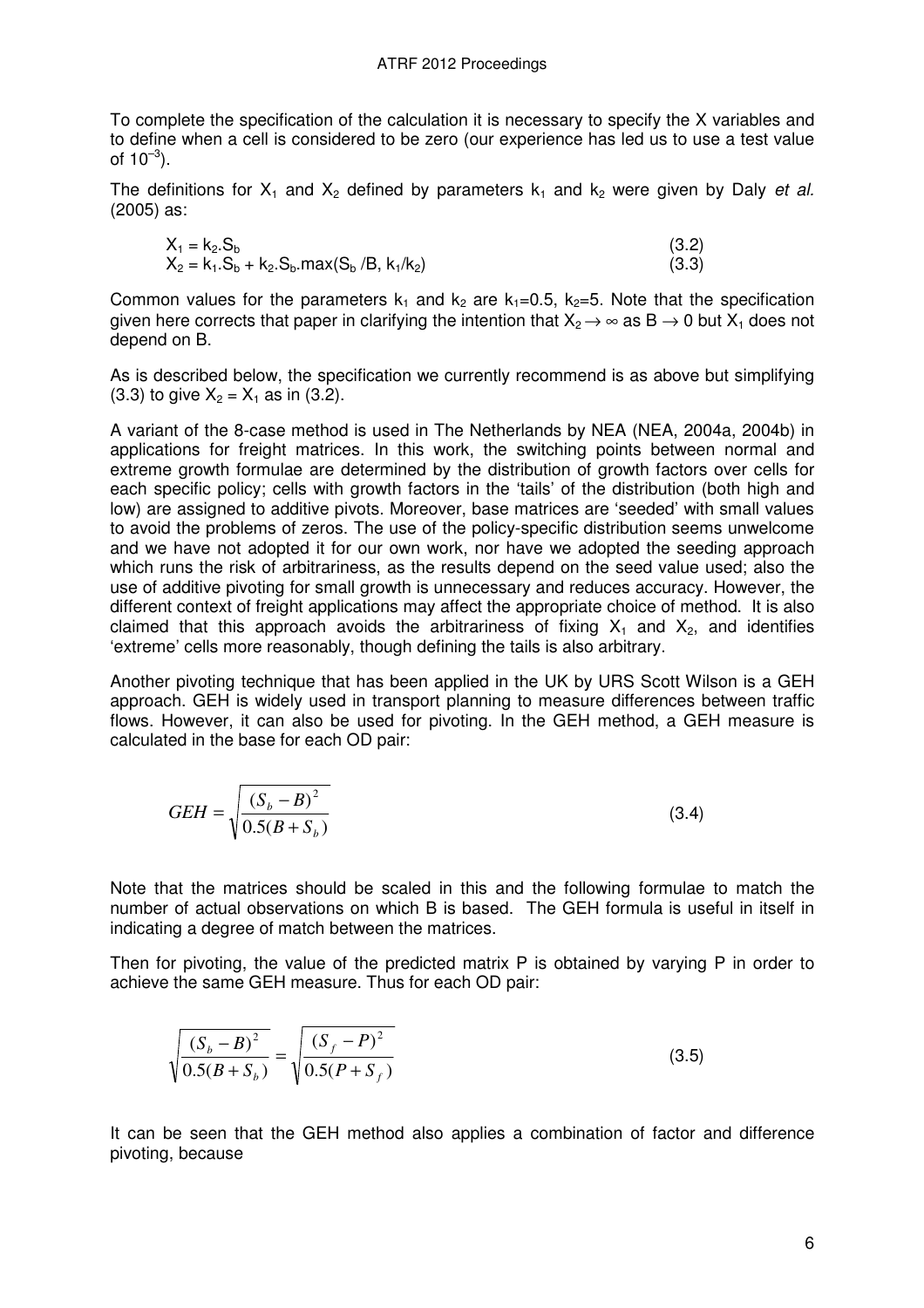$$
GEH = \sqrt{(S_b - B) \frac{(S_b - B)}{0.5(B + S_b)}}
$$
(3.6)

The first term in the GEH calculation can be seen as deriving from a difference pivot, while the second is a relative pivot, so that the GEH represents a geometric mean of the two.

In a study recently undertaken on behalf of the UK Department for Transport to develop a model of demand for long-distance travel (Rohr *et al.*, 2010), both the 8-case and GEH measures were tested. The predictions from the two approaches were compared for two simple test examples. The conclusion from these tests was that the 8-case method performed better, in particular lower and more plausible growth was predicted in a test case where the observed base matrix was significantly smaller in magnitude than the base prediction of the demand model. Based on the judgment of the study team the 8-case method was adopted as the pivoting approach for that study. This finding, however, may depend on specific features of the long-distance study.

An analysis of potential error suggests that difference pivoting should be used when errors in the model are independent of the number of trips, while factor pivoting should be used when the errors are proportional to the number of trips. In these cases the positive correlation of Sb and Sf brought about by errors in the model itself work to reduce the error in the pivoted result. In general, errors in the logit-type models used for forecasting travel demand will be proportional to the numbers of trips, giving a general preference for factor pivoting. The 8 case method therefore uses factor pivoting wherever possible, switching to difference pivots only when that is necessary.

#### **3.2 Experience with the 8-Case Method**

Since the 8-case method was set out in Daly *et al.* (2005), RAND Europe have gained further experience on the workings of the method from three studies:

- the PRISM model for the West Midlands region of the UK:
- a model of long-distance demand for the UK Department of Transport:
- a model for the Greater Sydney region in Australia.

In the PRISM model, around 900 zones are used and the base matrices, derived from expanded sample surveys, were considerably sparser than the synthetic matrices, which caused a number of issues for the pivoting process, in particular for public transport modes. The sparsity issue and the corresponding large expansion factors meant that when both B and  $S<sub>b</sub>$  are non-zero, B was larger on average than Sb because a significant volume of Sb occurs in cells where B is zero. This feature is problematic, because if  $Sb/B < k1/k2$  (= 0.1 for PRISM) the switch point X2 for extreme growth is equivalent to testing whether Sf > Sb, so that all positive growth is classified as extreme. Following analysis of the matrices, a simple modification to the extreme growth formula was made to specify X2 as:

$$
X_2 = k_2.S_b \tag{3.7}
$$

Note from Equation (3.2) that this means  $X_1=X_2$ . This formulation overcame some of the issues with pivoting for the PRISM case, and means that the trigger point for extreme growth is no longer dependent on the value for the base matrix B. This makes the formulation better able to deal with sparse base matrices, as the switch point for extreme growth is no longer dependent on the ratio  $S<sub>b</sub>/B$ . Base matrix sparsity typically varies between modes, for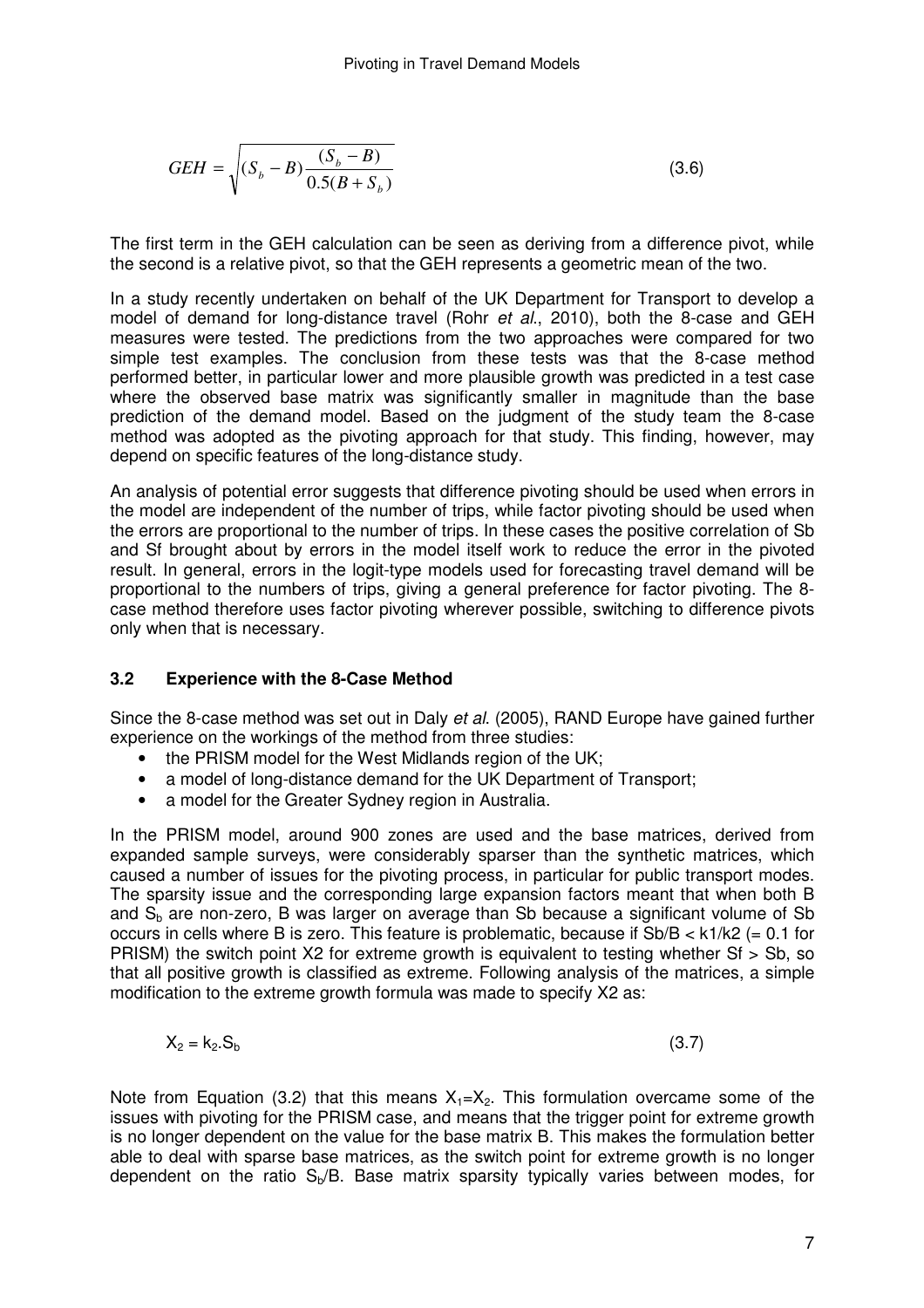example matrices for car are often less sparse than those for public transport modes. Using a formulation for  $X<sub>2</sub>$  that is independent of sparsity ensures the approach works reliably for all modes.

Further advantages of the formula (3.7) is that it is considerably simpler than (3.3) and that the equality with (3.2) eliminates possible anomalies for small values of B, when the case (4) pivot could be very different from the case (8) pivot when one or both were classed as extreme.

In both the PRISM and UK long-distance models some form of normalisation has been applied. Equation (3.2) ensures that at a cell level, synthetic growth in trips is reflected in the pivoted number, but because demand is distributed across cells differently between B and  $S<sub>b</sub>$ there is no guarantee that growth will match when summed across a mode, or across all modes.

In the PRISM model, a row normalisation has been applied so that growth in trips from a given origin zone predicted by the generation models is exactly matched after pivoting. Daly et al. (2005) show that, for a simple logit model, this approach is equivalent (for case (8) cells) to incremental modelling. In the UK long-distance model, a 'double normalisation' was applied, which ensured growth in trips predicted by the frequency component of the demand models was exactly matched after pivoting, and that the growth in trips by mode was predicted closely after pivoting. The situation with nested logit models, as in the longdistance model, is considerably more complicated.

RAND Europe have been investigating the performance of the pivoting process for the Sydney Strategic Travel Model (STM, see Fox et al., 2011), which is also a nested logit model, in detail, as part of work to estimate and implement updated and extended demand models for the STM. A number of performance criteria have been specified to assess the performance of the pivoting process, and these are summarised here.

# **4 Pivoting Criteria**

Building on our experience with the 8-case method, this section sets out criteria by which different pivoting methods can be assessed. Based on these criteria, we can then make concrete recommendations for improved pivoting methods.

#### **4.1 Comparison of synthetic and predicted growth**

It is useful to compare the proportional growth predicted by the demand model, the *synthetic* growth, to the growth predicted after pivoting, termed the predicted growth:

| Synthetic growth: | $\frac{(S_f - S_b)}{S_b}$ | (4.1) |
|-------------------|---------------------------|-------|
| Predicted growth: | $\frac{(P - B)}{B}$       | (4.2) |

Growth can be compared across all modes, for specific modes, or for particular groups of zones. Often users of model outputs will look at growth in trips by mode, and so this is a useful level of analysis.

Synthetic and predicted growth should be compared at different levels. In particular, a given pivoting method might ensure that they match exactly for a given cell in a matrix, but that is no guarantee that they match when demand is summed over matrices, such as total demand for a given mode.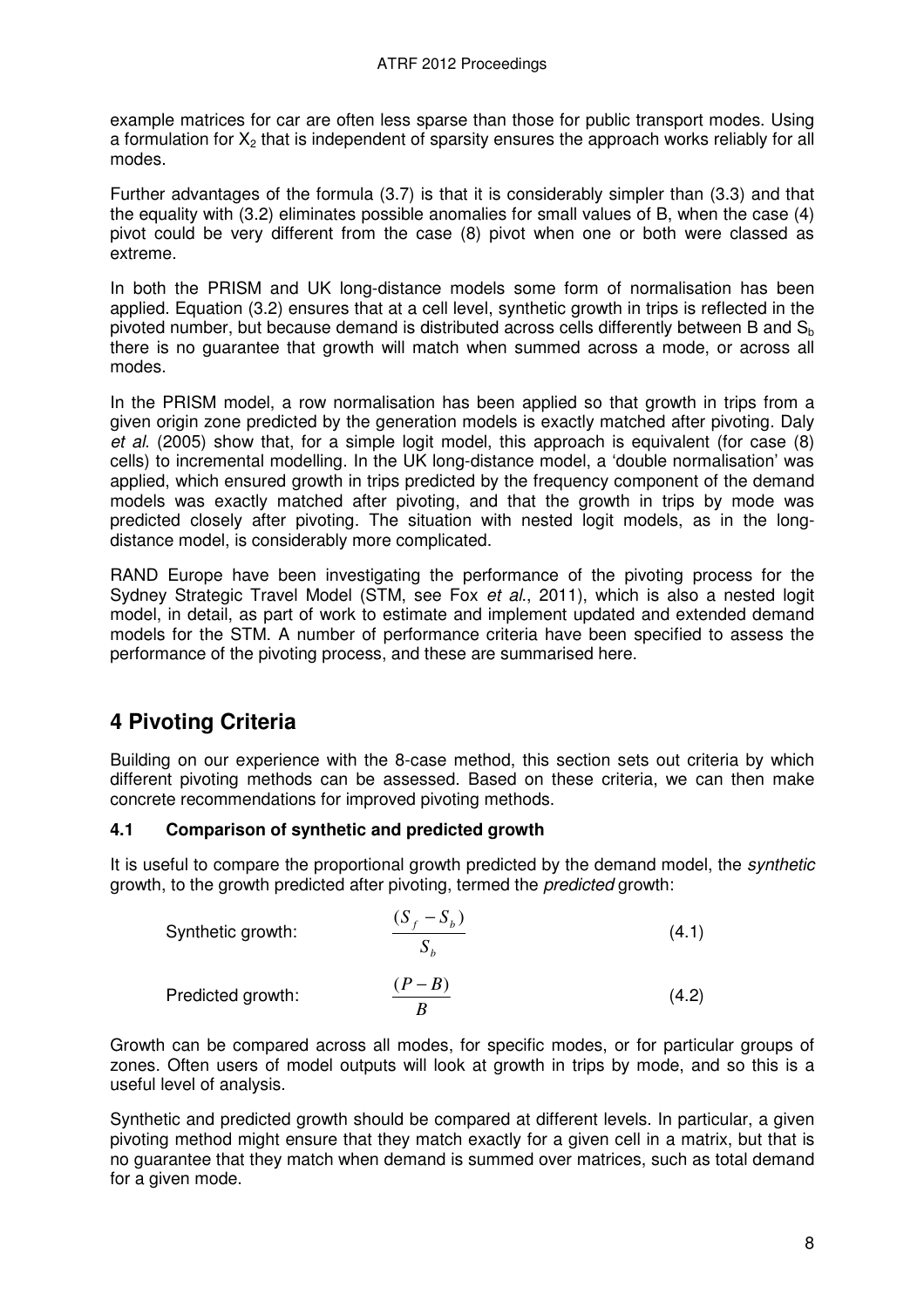A particular issue that can arise when comparing synthetic and predicted growth is that of sign change, where synthetic growth and predicted growth have different signs, a result that is difficult to explain to users of model outputs. The simple example in Table 2 for a single mode with two destination zones D1 and D2 illustrates how sign change can occur.

|                          | D <sub>1</sub> | D <sub>2</sub> | Total   |
|--------------------------|----------------|----------------|---------|
| Ub                       | 10             | 10             | 20      |
|                          |                | 12             | 21      |
| $(S_f - S_b)$ /<br>$S_b$ | $-10%$         | $+20%$         | $+5%$   |
|                          | $15$<br>13.5   | 5              | 20      |
|                          |                |                | 19.5    |
| $(P - B) / B$            | $-10%$         | $+20%$         | $-2.5%$ |

| Table 2: |  | <b>Sign Change Example</b> |
|----------|--|----------------------------|
|          |  |                            |

The difference between synthetic and predicted growth can be reduced by using a normalisation so that synthetic and predicted growth match exactly at the aggregate level of interest. Normalisation can be defined at different levels, for example growth in total demand for a mode, growth in demand for a mode and origin combination, growth in total demand for a given origin, and so on. In general, normalisation should always be applied when pivoting.

However, simple normalisations are not totally effective in nested models, in that normalisation at one level can adversely affect the normalisation at a higher or lower level in the model. In the Appendix, it is shown that a top-down normalisation can be defined that gives a model that ensures matches between synthetic and predicted outputs at all levels in the model. Moreover, this model is consistent with utility theory, as shown in the Appendix, so that it can be guaranteed that sign changes (as in Table 2) and other drastic divergences between synthetic and predicted forecasts cannot occur. The issue is that top-down normalisation can be difficult to implement in some model implementations.

### **4.2 Sparsity**

As discussed for the PRISM example, matrix sparsity can cause issues for pivoting as it results in different distributions of demand over cells between the base matrix B and the synthetic base  $S_h$ . A sparsity measure can be specified as:

$$
Sparsity Index = \frac{number\ of\ cells[S_b > 0]}{number\ of\ cells[B > 0]}
$$
\n(4.3)

An index close to one indicates a similar distribution of positive values of  $S<sub>b</sub>$  and B over cells, a situation where the pivoting procedure would be expected to work well. High indices indicate B to be sparser than  $S<sub>b</sub>$ . Often the base matrix is derived by expanding count data, and so when the number of zones is large, and/or the sampling rate is low, high sparsity indices are expected, because  $S<sub>b</sub>$  is derived by considering the probability of travelling to each available destination and therefore widely distributed over cells, whereas B is only nonzero for those OD pairs where a trip is observed.

To give an idea of how sparsity can affect the correlation of synthetic and forecast results, Table 3 presents test results from the commute model in the Sydney STM for each of the five modes included in the pivoting process, presenting for each mode the sparsity index and the ratio between predicted and synthetic growth. These comparisons are presented for two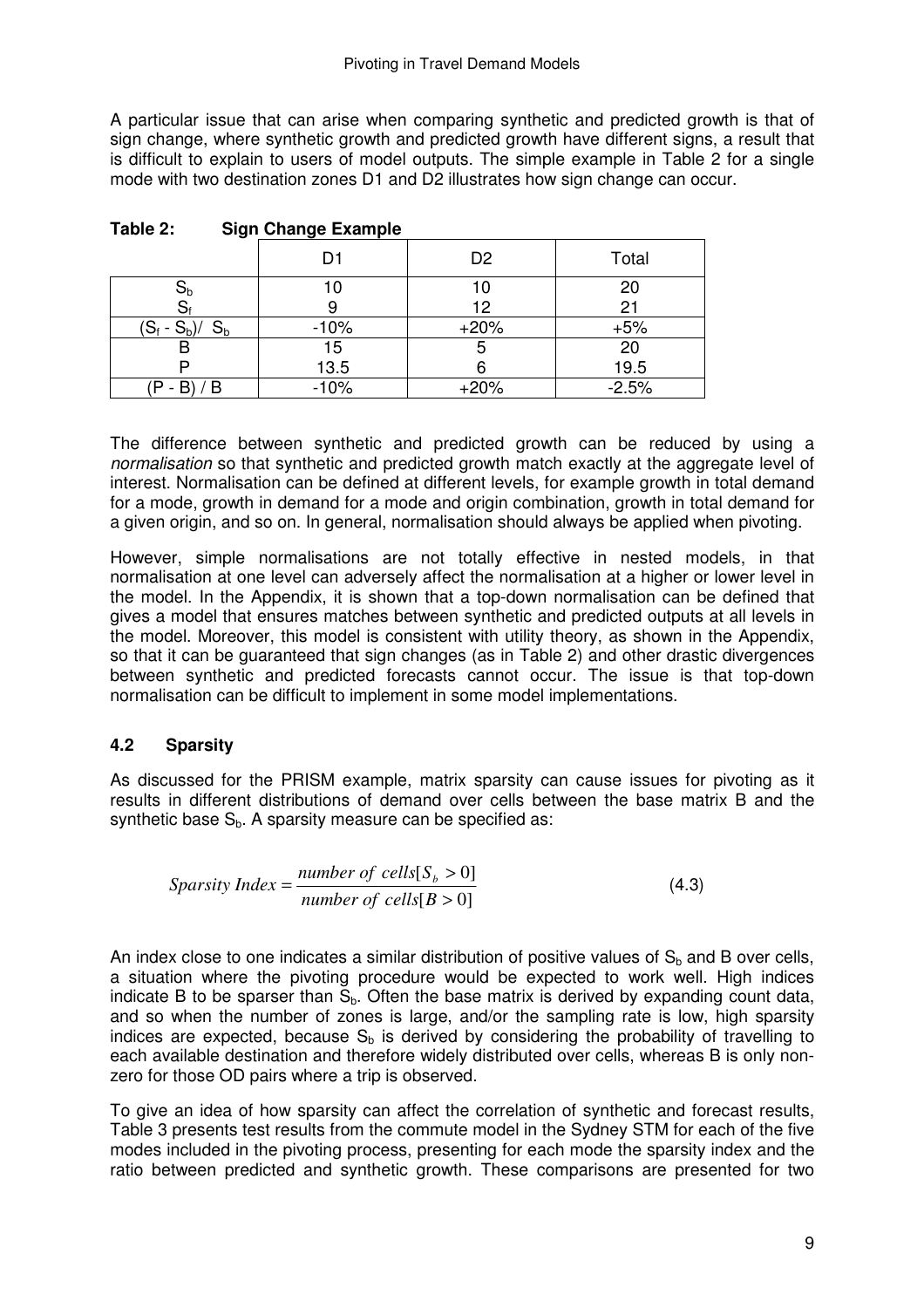different base matrices with different levels of sparsity: the first, Journey to Work (JTW) data which is effectively fully observed, being derived from the 2006 census; the second, expanded Household Travel Survey (HTS) data where the mean expansion factor is approximately 180.

|                   |                     | <b>JTW Base Matrices</b>                                |      | <b>HTS Base Matrices</b>           |                   |  |
|-------------------|---------------------|---------------------------------------------------------|------|------------------------------------|-------------------|--|
| Mode              | Synthetic<br>Growth | Predicted /<br>Sparsity<br>synthetic<br>Index<br>growth |      | Predicted /<br>synthetic<br>growth | Sparsity<br>Index |  |
| <b>Car Driver</b> | 40.5%               | 0.70                                                    | 19.1 | 0.26                               | 949.3             |  |
| Car Pass.         | 12.6%               | 0.52                                                    | 77.4 | 0.22                               | 3770.6            |  |
| Rail              | 86.0%               | 0.48                                                    | 42.5 | 0.34                               | 2373.5            |  |
| Ferry             | 9.4%                | 0.26                                                    | 9.0  | 0.49                               | 371.4             |  |
| <b>Bus</b>        | 74.3%               | 0.31                                                    | 42.2 | 0.20                               | 1848.9            |  |

**Table 3: Matrix Sparsity and Growth Comparison** 

It can be seen from Table 3 that predicted growth is systematically lower than synthetic growth, and that these differences generally increase as the base matrix sparsity increases. A particular feature of these tests is the large number of model zones, 2690, which means that even the fully observed JTW base matrices are much sparser than the probability-based synthetic matrices.

Aggregating the zones on which matrices are defined, so that the majority of cells would be expected to have non-zero values for both the base matrix and the synthetic base matrix, would reduce sparsity. Tests with the Sydney matrices have demonstrated that this approach improves the performance of the pivoting process by giving a better correspondence between synthetic and pivoted growth. Table 4 illustrates how the correspondence between predicted and synthetic growth improves for the two sets of Sydney matrices illustrated in Table 3. The cells values are the ratios of predicted to synthetic growth. The aggregate pivot is performed using an 80-zone system.

|                   | <b>JTW Base Matrices</b> |                        | <b>HTS Base Matrices</b> |                        |  |
|-------------------|--------------------------|------------------------|--------------------------|------------------------|--|
| Mode              | Original<br>pivot (2690  | Aggregate<br>pivot (80 | Original<br>pivot (2690  | Aggregate<br>pivot (80 |  |
|                   | zones)                   | zones)                 | zones)                   | zones)                 |  |
| <b>Car Driver</b> | 0.70                     | 0.98                   | 0.26                     | 0.95                   |  |
| Car Pass.         | 0.52                     | 0.87                   | 0.22                     | 0.79                   |  |
| Rail              | 0.48                     | 0.85                   | 0.34                     | 0.58                   |  |
| Ferry             | 0.26                     | $-0.38$                | 0.49                     | $-1.21$                |  |
| <b>Bus</b>        | 0.31                     | 0.60                   | 0.20                     | 0.37                   |  |

**Table 4: Impact of Zonal Aggregation on Predicted/Synthetic Growth** 

The advantage of aggregation may perhaps be better understood if we rewrite equation (3.1)

$$
P = B \cdot \frac{S_f}{S_b} = S_f \cdot \frac{B}{S_b}
$$
\n(4.4)

The fraction  $B/S_b$  is calculated at zonal level in the disaggregated pivoting approach. In the aggregated approach, this fraction is calculated over aggregate zones, which obviously gives a more reliable estimate. Effectively, the model output  $S_f$  is used to distribute demand over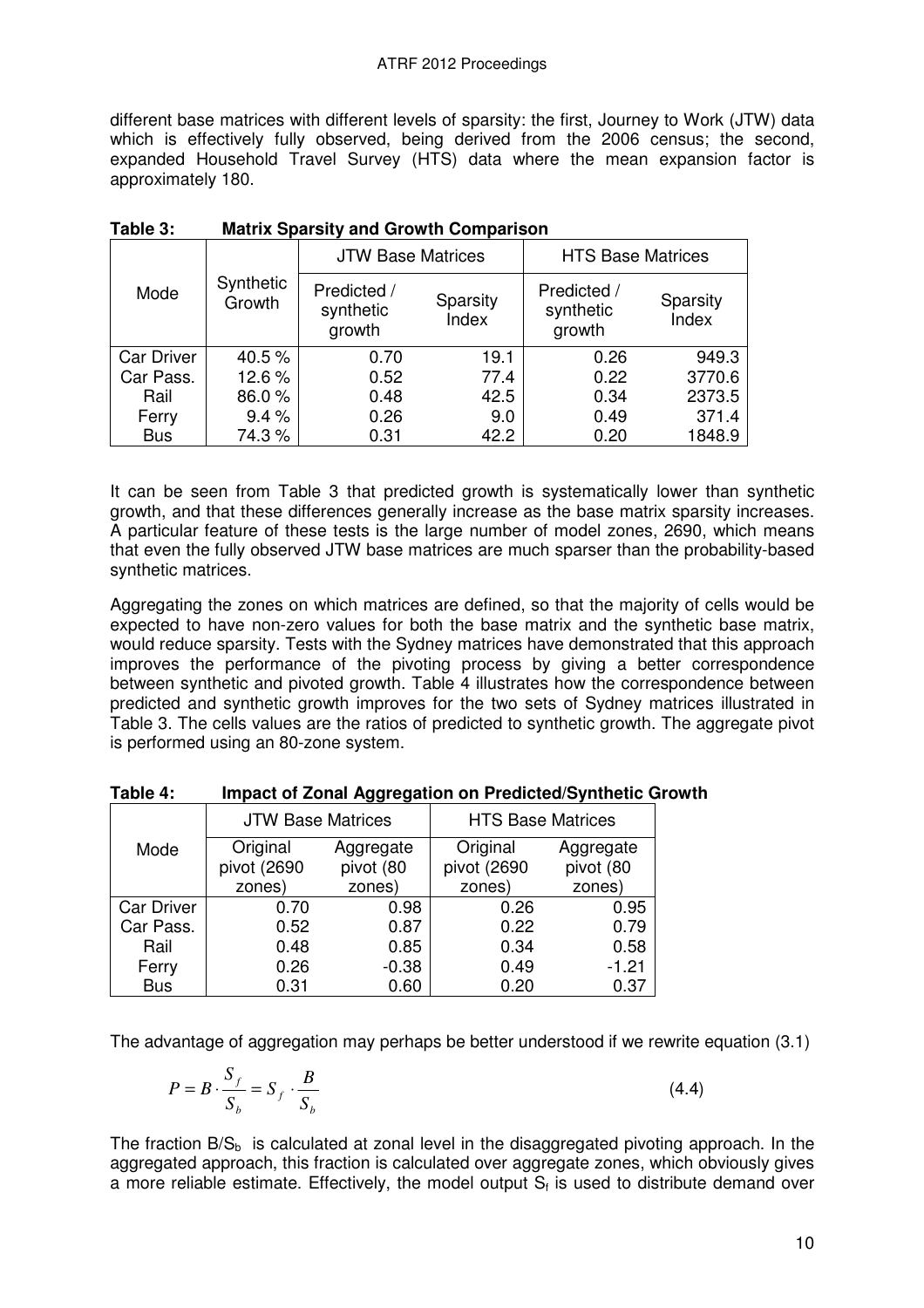the detailed zones. The loss of accuracy given by aggregating B is set against the gain in reliability. In choosing aggregate zones, account needs to be taken of the likely model error and the likely sampling error in B. It is not possible to determine objectively an optimal aggregation level, because of the need to maintain consistency across the study area, travel purposes and modes, but an informed judgement on the level can be made.

With the exception of the ferry mode, which is affected by the assignment procedure rather than the choice model, the correspondence between synthetic and pivoted growth is significantly improved by zonal aggregation. Further improvements are obtained when normalisation is applied, but it is desirable to obtain the best possible results before normalisation and that is the objective of the aggregation.

#### **4.3 Distribution of demand over cases**

A useful technique for assessing the performance of a pivoting method is to examine the distribution of demand over the different cases used for the possible combinations of zero and non-zero cells in each of B,  $\mathsf{S}_\mathsf{b}$  and  $\mathsf{S}_\mathsf{f}$ . Examination of aggregate results summed over all cases may hide anomalies with how the pivot process is working for particular cases. One issue that may arise is that a high fraction of synthetic demand occurs in cases 2, 3 and 4 normal, where the predicted growth is zero, and so growth in synthetic demand has no impact on the model predictions. Another issue is that too high a fraction of growth may be classified as 'extreme' in case 8 (for example the PRISM experience cited above), and this can result in predicted growth falling significantly below synthetic growth for a particular mode.

The following Sydney example illustrates the distribution of demand over cases for car driver using the HTS base matrices. The sparsity index for these matrices is 949.3, as in Table 3.

| Case           | В   | $S_b$ | $S_f$ | B > 0    | $S_b > 0$ | $S_f > 0$ | P > 0    |
|----------------|-----|-------|-------|----------|-----------|-----------|----------|
| 1              | 0   | 0     | 0     | 0.0%     | $0.0 \%$  | $0.0 \%$  | $0.0 \%$ |
| $\overline{c}$ | 0   | 0     | > 0   | $0.0 \%$ | $0.0 \%$  | 0.3%      | 0.4%     |
| 3              | 0   | > 0   | 0     | $0.0 \%$ | $0.0 \%$  | $0.0 \%$  | $0.0 \%$ |
| 4n             | 0   | > 0   | > 0   | $0.0 \%$ | 95.8%     | 84.5 %    | $0.0 \%$ |
| 4e             | 0   | > 0   | > 0   | $0.0 \%$ | 1.2%      | 12.4 %    | 10.8%    |
| 5              | > 0 | 0     | 0     | 0.1%     | $0.0 \%$  | $0.0 \%$  | 0.1%     |
| 6              | > 0 | 0     | > 0   | 0.1%     | $0.0 \%$  | $0.0 \%$  | 0.1%     |
| 7              | > 0 | > 0   | 0     | $0.0 \%$ | $0.0 \%$  | $0.0 \%$  | $0.0 \%$ |
| 8n             | > 0 | > 0   | > 0   | 28.4 %   | 1.6%      | 1.3%      | 23.1%    |
| 8e             | > 0 | > 0   | > 0   | 71.4 %   | 1.5%      | 1.5%      | 65.7%    |
|                |     | Total |       | 100.0%   | 100.0%    | 100.0%    | 100.0%   |

**Table 5: Example Distribution over 8 Cases, 2690 zones** 

Table 5 demonstrates that a high fraction of synthetic demand is occurring in case 4 normal, where the predicted demand is zero.

Table 6 shows how the distribution of demand over the 8 cases changes when the matrices are aggregated from the original 2690 model zones to the 80 zones used for the aggregate pivot. Here the sparsity index is reduced to 4.06.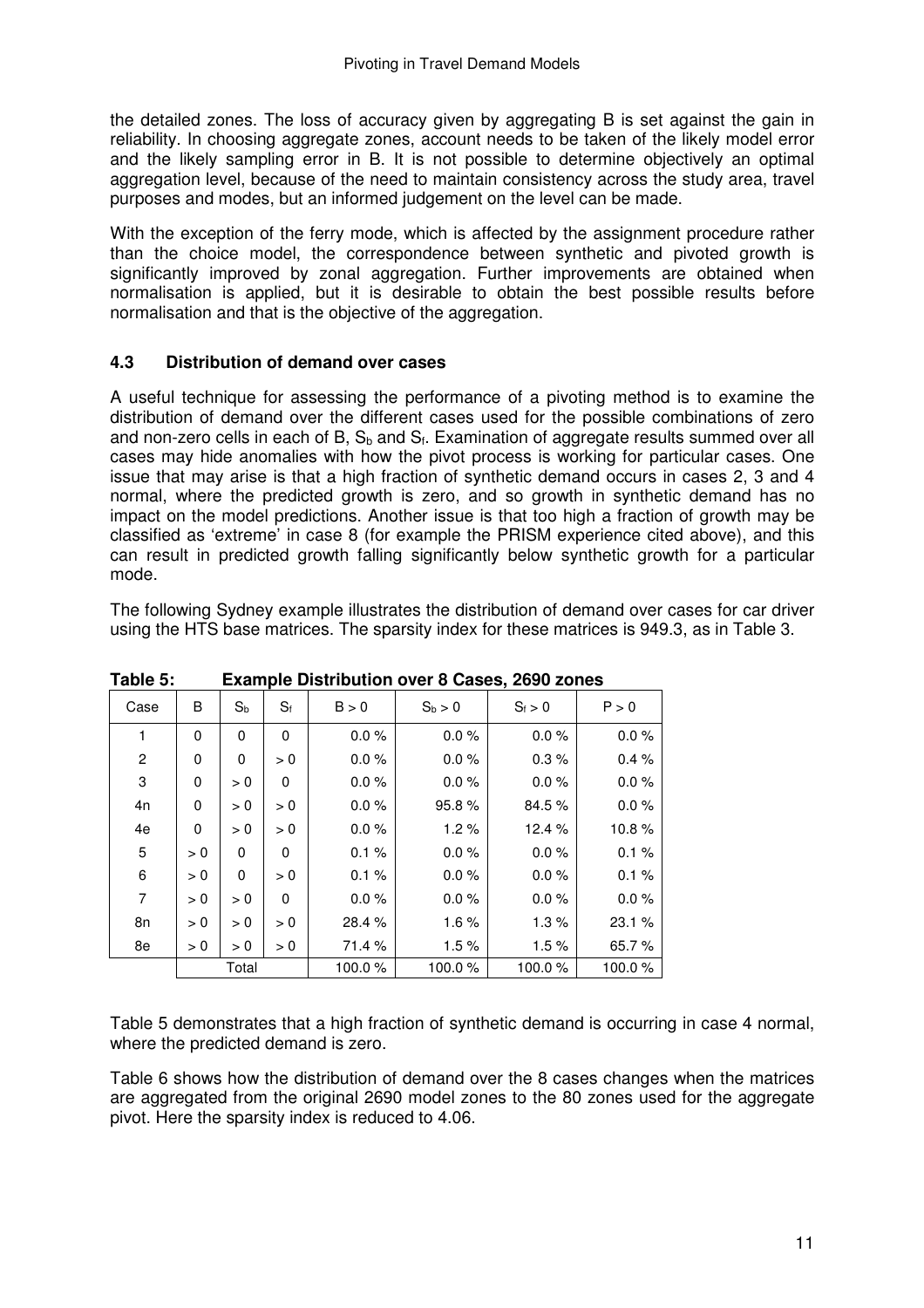| Case           | B        | $S_{b}$  | $S_f$ | B > 0    | $S_b > 0$ | $S_f > 0$ | P > 0    |
|----------------|----------|----------|-------|----------|-----------|-----------|----------|
| 1              | $\Omega$ | $\Omega$ | 0     | $0.0 \%$ | $0.0 \%$  | $0.0 \%$  | $0.0 \%$ |
| $\overline{2}$ | 0        | 0        | > 0   | $0.0 \%$ | $0.0 \%$  | $0.0 \%$  | $0.0 \%$ |
| 3              | 0        | > 0      | 0     | $0.0 \%$ | $0.0 \%$  | $0.0 \%$  | $0.0 \%$ |
| 4n             | 0        | > 0      | > 0   | $0.0 \%$ | 15.0%     | 14.9%     | $0.0 \%$ |
| 4e             | 0        | > 0      | > 0   | $0.0 \%$ | 0.1%      | 0.3%      | $0.1 \%$ |
| 5              | > 0      | 0        | 0     | $0.0 \%$ | $0.0 \%$  | $0.0 \%$  | $0.0 \%$ |
| 6              | > 0      | $\Omega$ | > 0   | $0.0 \%$ | $0.0 \%$  | $0.0 \%$  | $0.0 \%$ |
| 7              | > 0      | > 0      | 0     | $0.0 \%$ | $0.0 \%$  | $0.0 \%$  | $0.0 \%$ |
| 8n             | > 0      | > 0      | > 0   | 94.5%    | 83.7%     | 81.4%     | 91.8%    |
| 8e             | > 0      | > 0      | > 0   | 5.5%     | 1.3%      | 3.4%      | 8.1%     |
|                |          | Total    |       | 100.0%   | 100.0%    | 100.0%    | 100.0%   |

**Table 6: Example Distribution over 8 Cases, 80 zones** 

Zonal aggregation has significantly reduced the percentage of synthetic demand that occurs in case 4 normal, and shifted that demand to case 8 normal. Moreover, the percentage of base demand in case 8 extreme has also been significantly reduced. As a result the percentage of predicted demand P that occurs in the standard case 8 normal, where the best-quality pivoting is likely to occur, has increased from 23% to 92%.

These issues relate to base matrix sparsity, as with sparse base matrices a high fraction of cells will be classified into the cases where base matrix demand is zero where different pivoting rules are used; base matrix sparsity can also impact on the rules used to transition between normal and extreme growth. The redefinition of the transition points between normal and extreme growth may also help in maximising the amount of demand that is forecast using more reliable factor pivoting.

#### **4.4 Consideration of zero cells and continuity**

A final issue to be considered is that of continuity. Different rules may be defined for different combinations of matrices with zero values, but what happens if a given matrix increases in value slightly so that it moves from one pivoting rule to the next? Are the outputs from the pivoting process consistent at the transition points between cases, or can sudden jumps in trips occur which could lead to strange results when comparing different policies?

Detailed examination of the 8 cases of Table 1 shows the following.

- 1. No discontinuities arise for changes in  $S_f$ , either between the even and odd-numbered cases or between normal and extreme growth in cases 4 and 8. This is a key feature of the system, as it means that small differences between policies will not lead to large differences in forecasts.
- 2. When B changes, there are no discontinuities, providing  $X_1 = X_2$ .
- 3. When  $S_b$  changes, there is potential for discontinuities between some cases with  $S_b =$ 0 and small positive values of  $S_b$ . This of course relates to the presence of  $S_b$  in the denominator of the pivot formula.

It does not seem possible to eliminate the discontinuities relating to  $S_b$ . However, once the base synthetic forecasts are fixed, they would not normally be changed and these discontinuities will not affect the comparison of policy.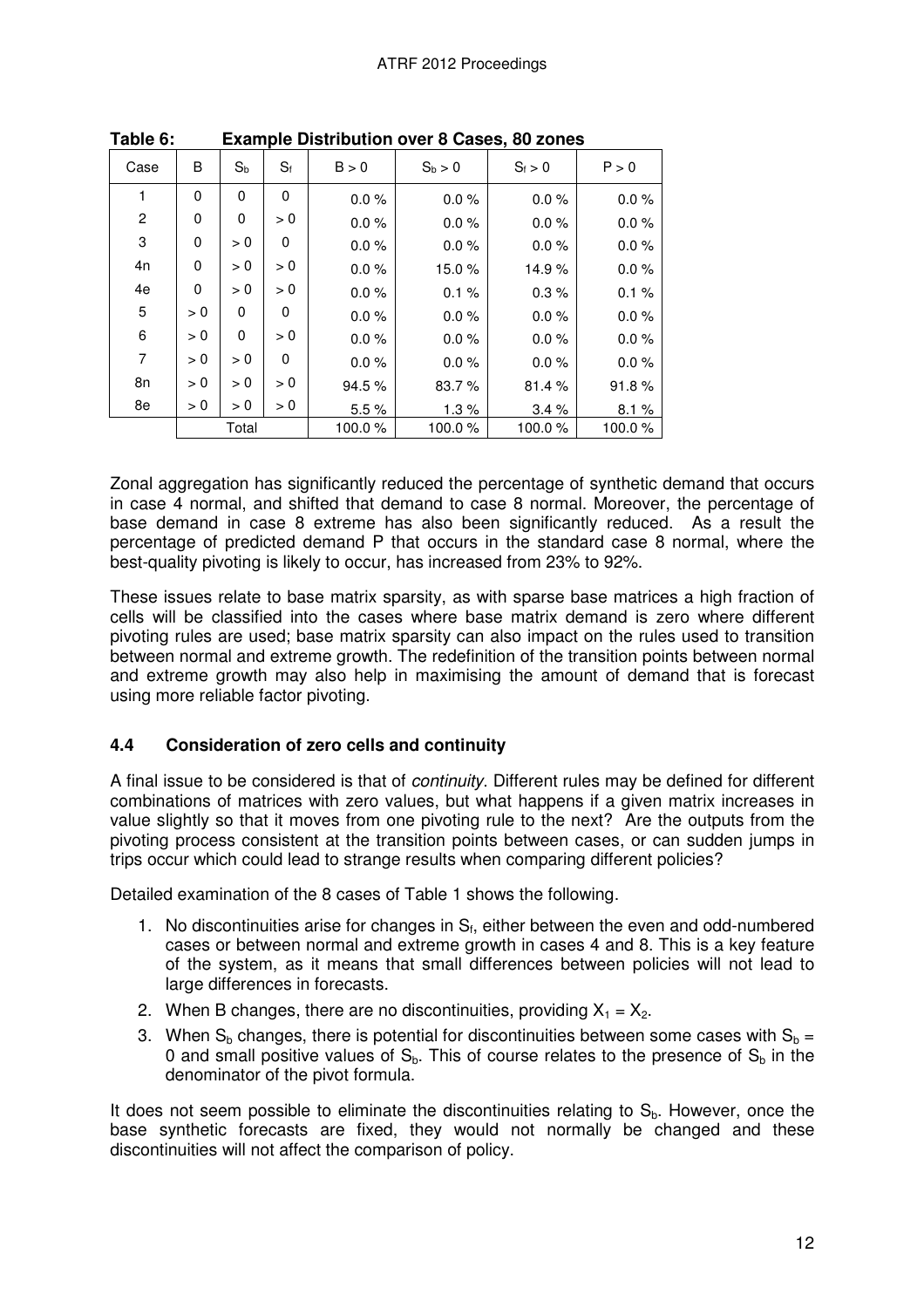### **4.5 Conclusion for Sydney application**

The Sydney analysis concluded with three recommendations to improve the performance of the pivoting process.

The first was that pivoting should be undertaken at a more aggregate zonal level, which will reduce the sparsity of the base matrices, and has been shown to lead to a better correspondence between synthetic and predicted growth.

The second recommendation was that some form of normalisation should be applied, as in the UK models discussed above, for example to ensure that synthetic and predicted growth match exactly for each mode. The Appendix indicates that a top-down normalisation can be applied that would match exactly at all levels, but this is not necessarily straightforward to implement in specific software environments.

The third recommendation was to revise the definition of the switch-point for extreme growth to use the simplified form given in Equation (3.7), which tests show is better able to work with sparse base matrices. This change also improves the continuity properties of the pivoting process and the consistency of the model with utility theory, improving its performance as indicated in the Appendix.

These recommendations have been implemented for the Sydney STM.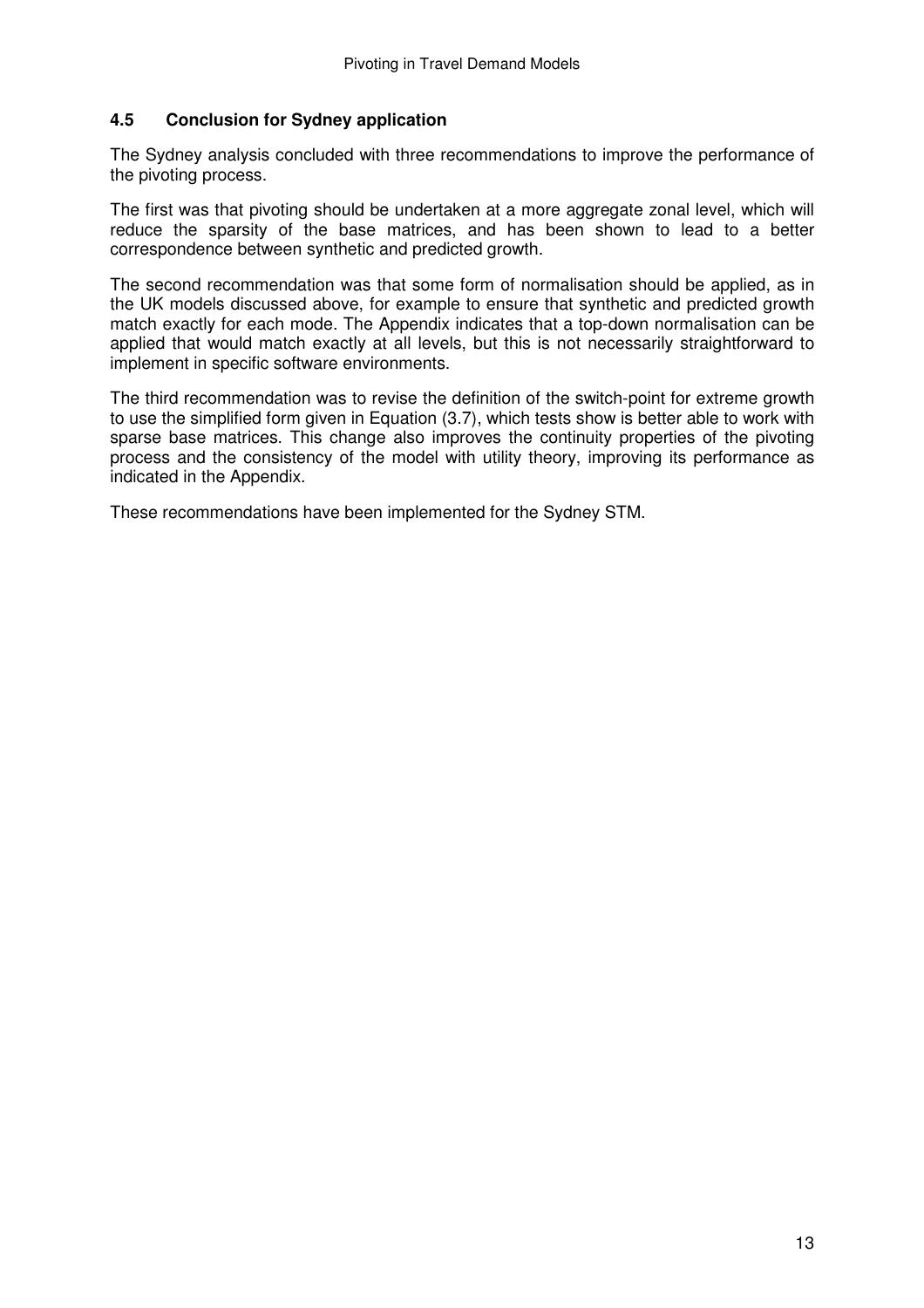## **5 Summary and recommendations**

Pivoting can improve the accuracy of forecasting in transport demand models as the model is used only to predict changes from a base that is known with better accuracy than is given by the model.

A number of different methods can be used for pivoting. The different methods can be classified into two types. The first are absolute models applied incrementally to estimate changes to a base matrix, such as the 8-case method discussed in Section 3, or the GEH method. The second are models that use cost changes to estimate changes in the number of trips from a base matrix, and are often described as incremental or marginal models. We prefer the absolute method, because

- it allows base matrices to be specified at a lower aggregation level, of purpose, person type or spatially, than the model;
- it allows base matrices specified on an OD basis to be used with a model specified on a PA basis;
- it allows procedures to be developed, such as the 8-case method, to deal with zero values; and
- it produces 'synthetic' matrices which can be examined to see that they are reasonable, e.g. with respect to trip length.

Levels of aggregation, e.g. by purpose can be specified flexibly to determine the best approach in each data context.

Our specific experience is with the 8-case method and our recommendations here are based on experience with that approach. However, they may be useful to consider when testing other pivoting techniques used to apply absolute models incrementally.

An important insight from our experience with the 8-case method is that any pivoting method needs to be adapted to the context in which it is used, and in particular the similarity or otherwise between the base matrices and the synthetic matrices from the demand model. For a given study, analysis of the operation of any pivoting technique is important to check that the method is giving reasonable forecasts. Section 4 provided four criteria that can be used to provide a framework for assessment. Our experience is that pivoting can often go wrong and so using any one approach directly without checking the results carefully is dangerous!

Failure of pivoting is often associated with a lack of match between the base matrix and the synthetic base forecast. Of course, if these were the same, no pivot would be needed, but a large difference between the matrices is likely to be a sign of potential problems. Objective measures of correspondence between these matrices can and should be developed; the GEH measure defined in (3.4) could be the basis for a measure.

For the 8-case approach, our recommendation for models that use detailed zone systems is to pivot at a more aggregate zonal level, and then disaggregate the pivoted demand back down to the detailed zone level. Pivoting at an aggregate level reduces the impact of base matrix sparsity, and gives an improved correspondence between synthetic and predicted growth.

To specify the switch point for normal growth  $X_2$ , set out in Equation (3.3), our recommendation based on experience from two recent studies is to use the simplified version for the switch point given in Equation (3.7). This simplified formulation has been found to be more robust for working with sparse base matrices, where demand is concentrated in a much smaller number of cells than in the synthetic model forecasts.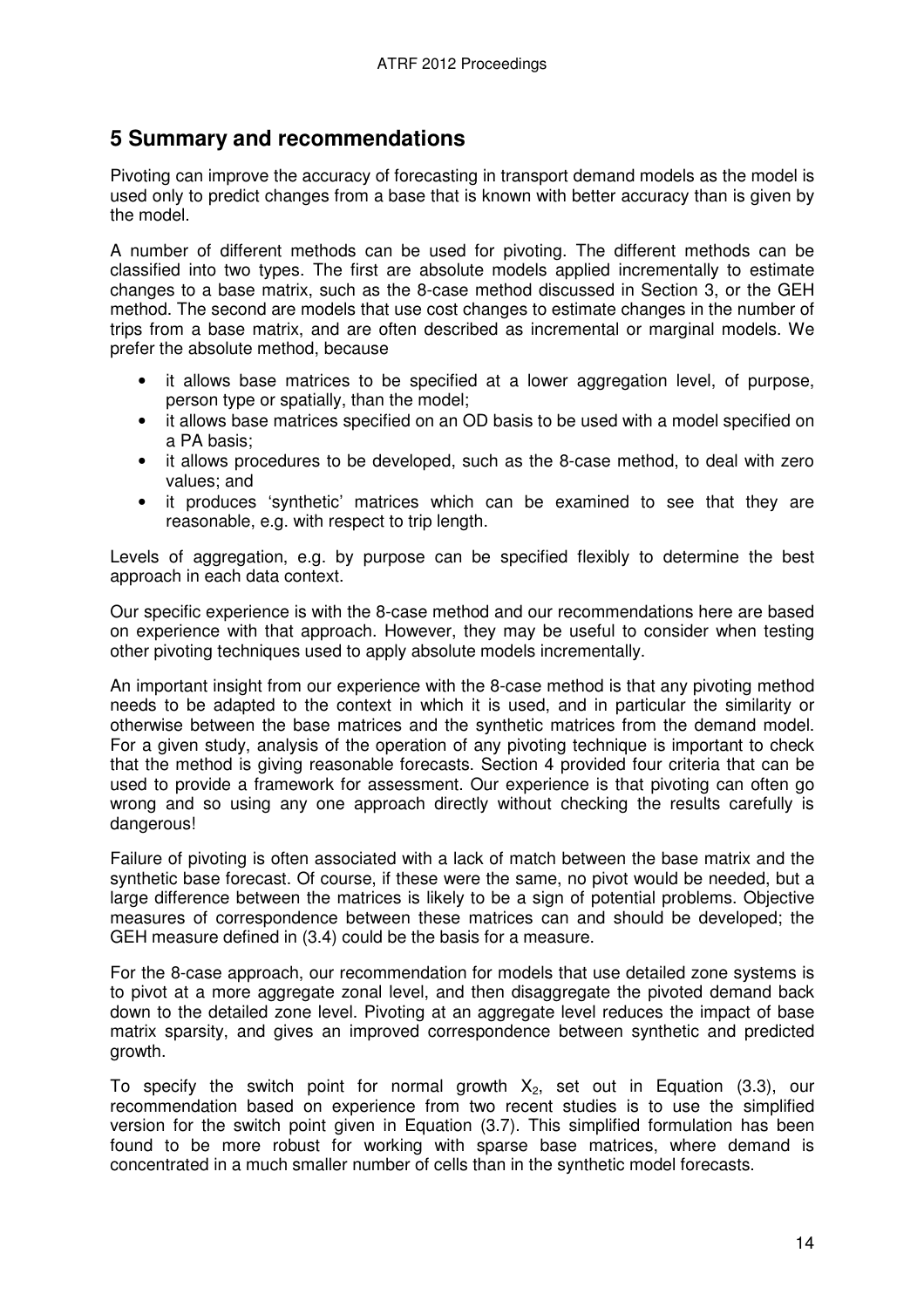Finally, normalisation should always be applied, so that at the aggregate level of interest the synthetic growth predicted by the demand models is matched exactly after pivoting. Normalisation can be applied at different levels in nested models, such as growth in total demand for a mode, growth in demand for a mode and origin combination, and growth in total demand for a given origin. A judgement needs to be made for a particular study as to the appropriate level to normalise. The Appendix shows that an overall normalisation can be applied in nested models, consistent with utility theory if applied 'top-down'. This may however be complicated to apply in particular circumstances.

An area for research is the combination of pivoting with matrix estimation in which information such as traffic counts is used to improve the estimate of B.

## **Acknowledgements**

The authors would like to thank Jan Kiel of NEA and Jan Gerrit Tuinenga of Significance for useful discussions on this subject.

## **References**

Abraham, H, N .Shaw and L Willumsen (1992), A Micro-Based Incremental Four Stage Transportation Model for London, Proceedings 20th PTRC Summer Annual Meeting, UMIST, September 1992, England.

Bates, J., D. Ashley and G. Hyman (1987), The Nested Incremental Logit Model: Theory and Application to Modal Choice, 15th PTRC Summer Annual Meeting, University of Bath, England.

Daly, A., J. Fox and J.G. Tuinenga, (2005), Pivot-point Procedures in Practical Travel Demand Forecasting, European Congress of the Regional Science Association, Amsterdam.

Fox, J., Daly, A., Patruni, B. and Milthorpe, F. (2011), Extending the Sydney Strategic Model to represent toll road and park-and-ride choices, ETC.

Kumar, A (1980), Use of Incremental Form of Logit Models in Demand Analysis. Transportation Research Record 775, pp 21-27.

Ortúzar J. de D., L. G. Willumsen (2011), Modelling Transport, Fourth Edition, John Wiley & Sons Ltd, Chichester, UK.

Manheim, M. L. (1979), Fundamentals of Transportation System Analysis. The MIT Press, Cambridge, Mass.

NEA Transportonderzoek en –opleiding (2004a), Groeifactormodule SMILE+ (SMILE+ Growth Factor Module), report.

NEA Transportonderzoek en –opleiding (2004b), Vrachtautomatrix 2000 (2000 Freight Vehicle Matrix), report.

Rohr, C., J. Fox, A. Daly, B. Patruni, S. Patil, F. Tsang (2010), Modelling Long-Distance Travel in the UK, European Transport Conference, Glasgow.

WebTAG Unit 3.10.2, Variable Demand Modelling – Scope of the Model, April 2011.

WebTAG Unit 3.10.3, Variable Demand Modelling – Key Processes, October 2009 (in consultation).

Williams, I., J. Beardwood (1993), A Residual Disutility Based Approach to Incremental Transport Models. PTRC 21st Annual Summer Meeting, Proceedings of Seminar D, PTRC, London.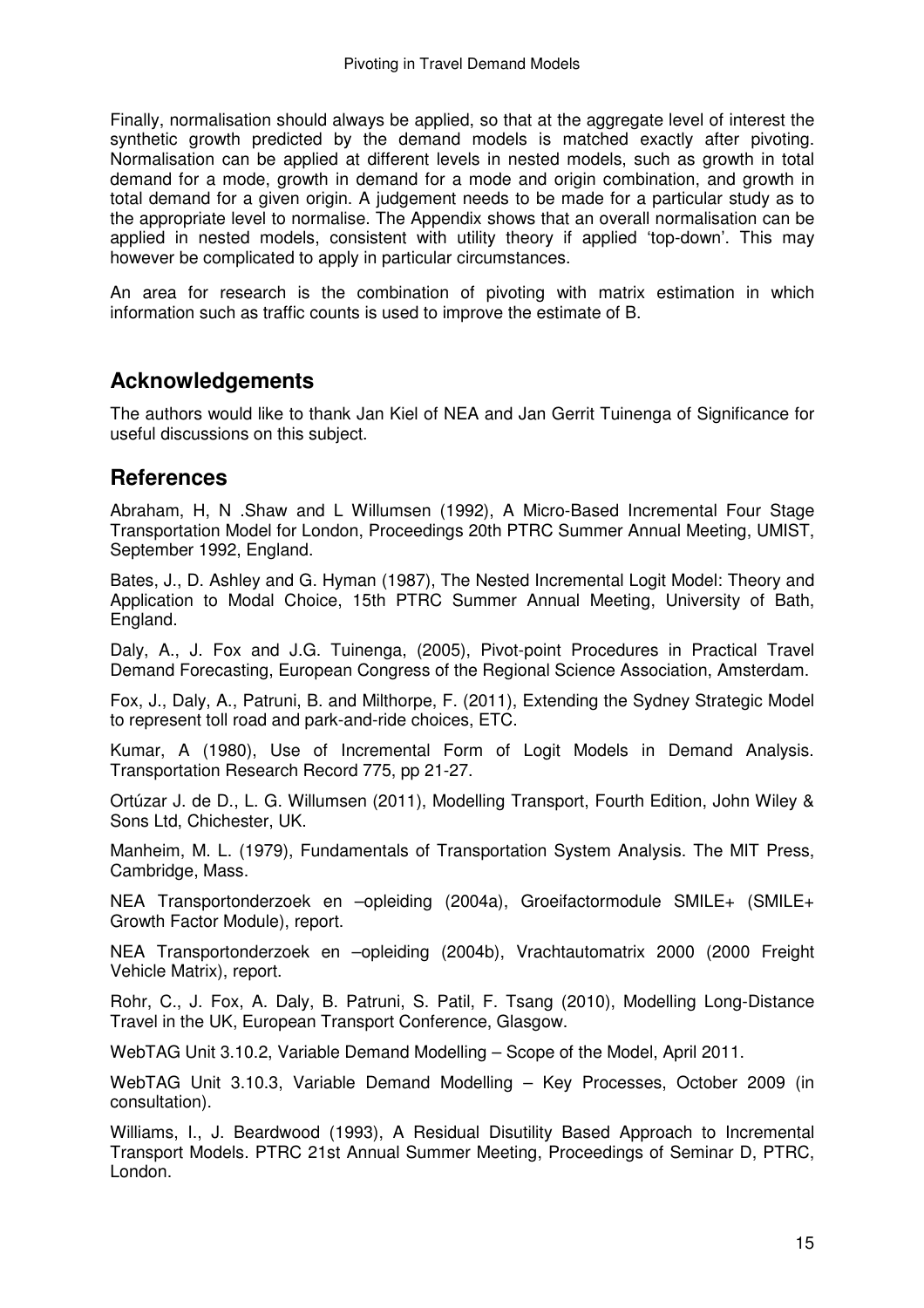# **Appendix**

This Appendix shows that it is possible to:

- amend a tree-nested logit model, defined using the RUM1 convention, by the addition of constants to the utility functions, so that the model remains consistent with utility theory;
- because the model remains consistent with utility theory, it is guaranteed to give intuitive results;
- the amended model is entirely equivalent to a model that is pivoted at each level from the top downwards, with normalisation at each stage;
- natural extensions can be made to cover multiple segments, applications of PA models to OD matrices and to cover all 8 cases.

#### Calculations within a utility maximisation approach

Following Daly (1987) we define a tree logit model using the RUM1 ("non-normalised") specification, which is used, for example, in the STM model. The specification depends on a tree function that gives the ancestor node  $t_j$  for each node  $j$  in the model.

A tree logit model (RUM1) is defined recursively by the following

$$
\log p_{k|t_k} = V_k - \log \sum_{t_h = t_k} \exp V_h \tag{A1}
$$

where V gives the measured utility for each alternative.

For composite alternatives, i.e. those that are the ancestor of some other node, utility is transmitted through the 'logsum'

$$
V_j = \theta_j \log \sum_{t_h=j} \exp V_h \tag{A2}
$$

where  $0 < \theta_j \leq 1$ .

The intention is to set up a pivoted model, with the same form as the original model but with utility functions amended. Terms in this model are indicated in the equations by a superscript, i.e.  $p^*$  and  $V^*$ , so we get

$$
\log p_{k|t_k}^* = V_k^* - \log \sum_{t_h = t_k} \exp V_h^*
$$
\n(A3)\n
$$
V_j^* = \theta_j \log \sum_{t_h = j} \exp V_h^*
$$
\n(A4)

The amendment to the utility function is required to serve two functions

- it must be consistent with the utility transmission (A4) and
- it must give the pivoting that is required at each level of the tree.

It turns out that the amendment that is needed is:

$$
V_h^* = V_h + K_h + L_{t_h} \tag{A5}
$$

where  $K_h = \log \left( \frac{b_h}{p_h} \right);$ 

 $b_h$  is the observed fraction of total trips choosing alternative  $h$  (note that this is the marginal fraction, not conditional on  $t<sub>h</sub>$ , in parallel to the marginal forecast probability  $p_{\mathbf{a}}$ );

$$
L_g=\sum_{i\in A_g}K_i\left(1-\theta_i\right)\frac{\Pi_{i\in A_{\hat{U}_i}}\theta_i}{\Pi_{i\in A_g}\theta_i};
$$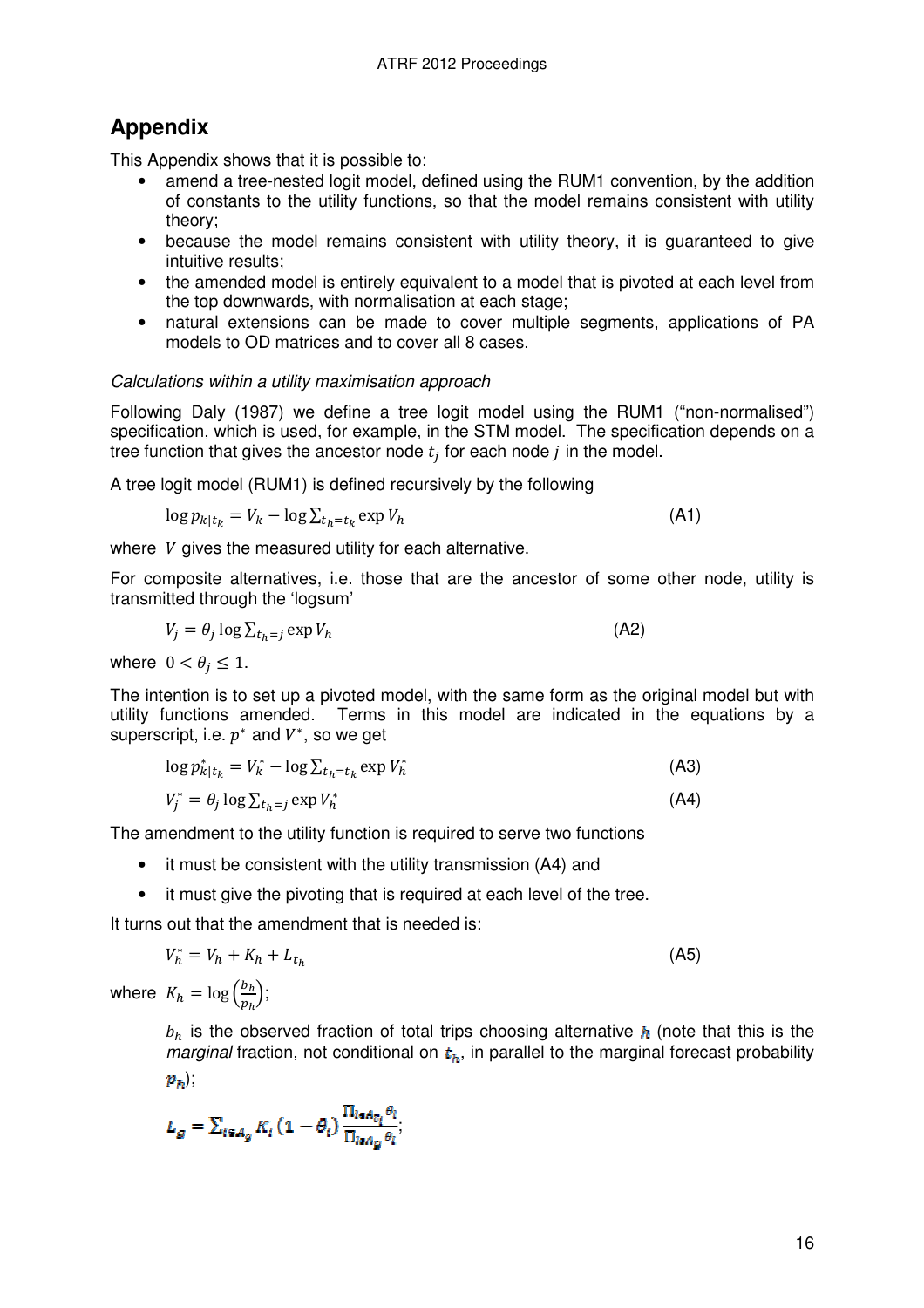$A_g$  is the set of ancestor nodes of  $g: \{g, t_g, t_{t_g}, ... t \mid t_i = r\}$ ; note that this includes the node itself but excludes the root  $\mathbf r$  of the tree.

The effect of the fraction in  $L_a$  is to divide by the  $\theta$  parameters for all nodes in the ancestor set from  $q$  to *i* inclusive.

#### **We prove the two requirements for the amendment, consistency and pivoting, in that order.**

Because of the way it is defined,  $L_{t_h}$  in (A5) involves only  $t_h$  and higher nodes, so when we calculate the conditional probability for  $h$  that term disappears and the probabilities (using equations A3 and A5) are determined by  $(V + K)$  only

$$
\log p_{h|t_h}^* = (V_h + K_h) - \log \sum_{t_k = t_h} \exp(V_k + K_k)
$$
\n(A6)

Similarly, when we apply the recursive formula (A4) to get the utility for composite alternative  $j$ ,  $L<sub>i</sub>$  is constant and can be taken outside the logsum as a constant to obtain

$$
V_j^* = \theta_j \log \sum_{\epsilon_h = j} \exp V_h^*
$$
  
=  $\theta_j \log \sum_{\epsilon_h = j} \exp(V_h + K_h + L_j)$   
=  $\theta_j L_j + \theta_j \log \sum_{\epsilon_h = j} \exp(V_h + K_h)$  (A7)

Moreover, we can calculate the first term in (A7) further, cancelling out the factor  $\theta$ .

$$
\theta_j L_j = \theta_j \sum_{i \in A_j} K_i (1 - \theta_i) \frac{\prod_{i \in A_{\tilde{L}_i}} \theta_i}{\prod_{i \in A_j} \theta_i}
$$
  
=  $K_j (1 - \theta_j) + \sum_{i \in A_{\tilde{L}_j}} K_i (1 - \theta_i) \frac{\prod_{i \in \tilde{L}_i} \theta_i}{\prod_{i \in A_{\tilde{L}_j}} \theta_i}$   
=  $K_j (1 - \theta_j) + L_{\epsilon_j}$  (A8)

The second term in (A7) can also be calculated:

$$
\theta_j \log \sum_{t_h=j} \exp(V_h + K_h) = \theta_j \log \sum_{t_h=j} \left(\frac{b_h}{p_h}\right) \exp V_h \tag{A9}
$$

Now if  $t<sub>h</sub> = j$ , we can use (A1) and (A2) to calculate

$$
p_h = p_j \cdot p_{h|j} = p_j \cdot \frac{\exp v_h}{\sum_{t_k = j} \exp v_k} = p_j \cdot \frac{\exp v_h}{\exp \frac{V_j}{\theta_j}}
$$
(A10)

so we can substitute in (A9) to obtain

$$
\theta_j \log \sum_{t_h=j} \exp(V_h + K_h) = \theta_j \log \sum_{t_h=j} \left( \frac{b_h \exp \frac{V_j}{\theta_j}}{p_j} \right)
$$

$$
= \theta_j \log \left( \exp \frac{V_j}{\theta_j} \right) + \theta_j \log \sum_{t_h=j} \left( \frac{b_h}{p_j} \right)
$$

$$
= V_j + \theta_j \log \left( \frac{b_j}{p_j} \right) = V_j + \theta_j K_j \tag{A11}
$$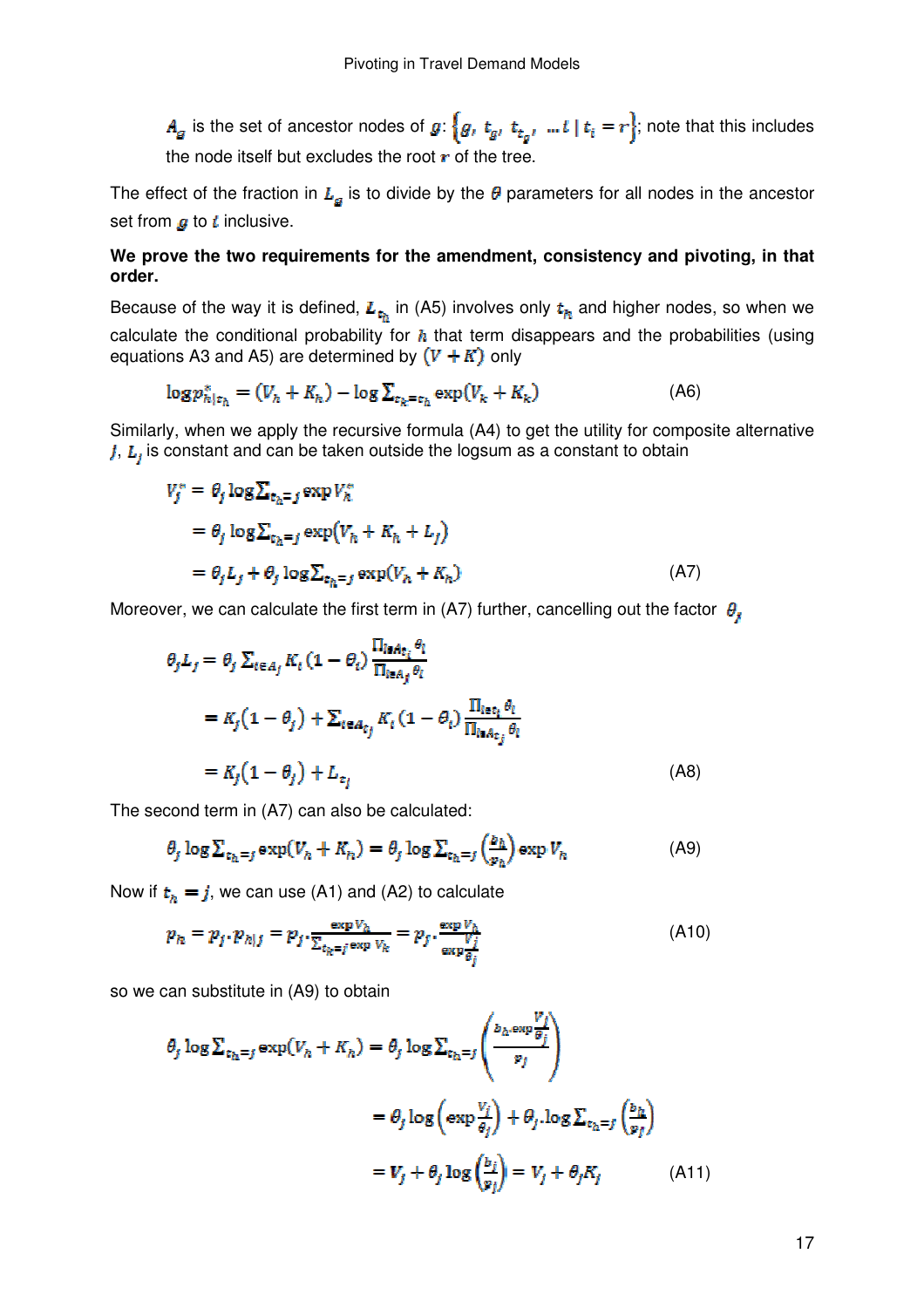because  $\sum_{k} b_k = b_j$ .

Given the results (A8) and (A11) we are now in a position to simplify equation (A7)

 $V_j^* = V_j + K_j + L_{\epsilon_j}$  (A12)

Equation (A12) is a repeat of (A5) at the next higher level, indicating that the change to the model is carried through to the next level and hence to all levels. **That is, we satisfy the first requirement of consistency in the amended model.**

In equation (A6) we noted that the marginal probabilities at each level in the tree are determined by  $(V + K)$  only. We can then obtain the ratio of probabilities for two alternatives in the same nest

$$
\frac{p_k^*}{p_h^*} = \frac{\exp V_k}{\exp V_h} \cdot \frac{\exp R_k}{\exp R_h} = \frac{p_k}{p_h} \cdot \frac{b_k/p_k}{b_h/p_h} = \frac{b_k}{b_h}
$$
(A13)

That is, the formulation of  $K$  ensures we obtain the observed proportions at each level in the model. Provided the total number of trips is correct, this implies that we obtain the correct number for each alternative. The utility correction (A5) thus **satisfies both the requirements to obtain a pivoted model**.

#### Extending to multiple segments

The above formulae apply for any single segment. For pivoting we require to aggregate over segments (person types, purposes) and to apply the correction factors to the aggregate trips. In this case we obtain a more general version of equation  $(A13)$  for segment s

$$
\frac{\mathbf{p}_{js}^*}{\mathbf{p}_{hs}^*} = \frac{\mathbf{p}_{js}}{\mathbf{p}_{hs}} \cdot \frac{\mathbf{b}_j / \mathbf{p}_j}{\mathbf{b}_h / \mathbf{p}_h} = \frac{\mathbf{b}_{js}}{\mathbf{b}_{hs}} \tag{A14}
$$

where  $b_{i\sigma} = b_{i\sigma} p_{i\sigma}/p_{i\sigma}$ , which is the base matrix multiplied by the fraction of flow indicated by the model.

The fraction  $\mathbf{b}_{i\mathbf{s}}$  appears to be the best indication we can get of the fraction of base flow that is due to segment  $s$ . Moreover, adding up over the segments gets back to the total base matrix, as required.

#### Dealing with all 8 cases

The formulae above are possible to calculate only for cases 8n and 7 because these are the only places we can calculate K=log(B/S<sub>b</sub>),  $\log\left(\frac{b_h}{p_b}\right)$  in the notation of the Appendix. Suppose

for cases 1-6 we set K=0. Then we will get the right answer for cases 1-3, 7 and 8n, as can be seen by detailed consideration of the pivot formulae in Table 1. For the other cases:

- $\bullet$  5 and 6 are forecast consistently with utility because they just add B to  $S_f$  and this is like assuming there is some fixed demand – captive, perhaps;
- 8e is forecast consistently with utility if  $B>S_b$ , because we are then just taking a positive demand  $X2*(B/S_b-1)$  as being fixed. The recommendation to simplify the formula for  $X2 = X1$  implies that  $B < S<sub>b</sub>$  does not occur.

Case 4n, which is just set to zero, is also consistent with utility theory but the problem here is that the switch point between 4n and 4e depends on  $S_f$  and may therefore differ between forecast scenarios. In this case there is no correct formula, because there is no utility function that will give the results we need, which are linear in  $S_f$  but with a negative offset. For this reason there can be no complete guarantee that we get utility-consistent results.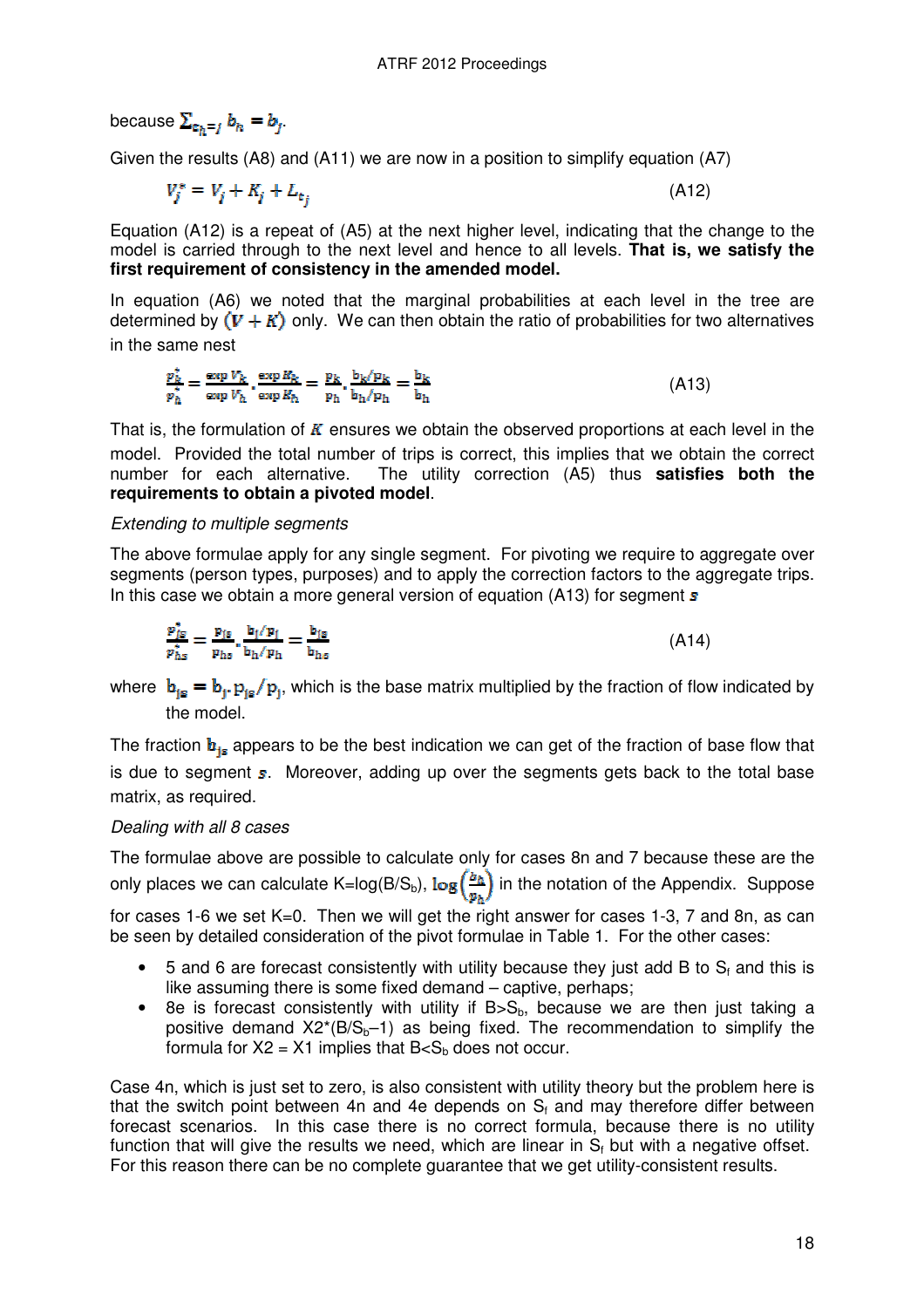So a proposal would be to make a two-step pivot. First, do the utility-based pivot, as set out above, with K=0 for cases 1-6. This will give us  $S_f^*$  which is utility-consistent for cases 1-3 and 5-8. For case 4, we then do a second-stage pivot, using  $S_f^*$  in place of  $S_f$ , to get the final result. For 5, 6 and 8e we just have to add the constant as above.

### Dealing with OD matrices

Some base matrices are defined on an OD basis, rather than on a PA or tour basis. The problem with these matrices is that it is difficult to apply the notion of utility maximisation, because we do not know whether the traveller is choosing the origin or the destination.<sup>1</sup>

The most obvious approach, which seems to be consistent with other procedures discussed here, is to allocate OD matrices to PA in the proportions indicated by the model. This may seem quite onerous. But if we calculate a matrix split in this way, the 'observed' number of tours in one direction would be given by

$$
B^1 = B \frac{s_b^4}{s_b^4 + s_b^2}
$$

with the superscripts indicating the direction of the tours and B being the base trip matrix, which is assumed to be symmetric. If we then make a case 8n pivot, for tours in both directions, we would obtain:

$$
P = B^1 \frac{S_f^4}{S_b^4} + B^2 \frac{S_f^2}{S_b^2} = B \frac{S_f^4 + S_f^2}{S_b^4 + S_b^2}
$$

which is exactly what we would obtain if we followed a conventional procedure of calculating the synthetic trips, then making the pivot.

This approach is therefore recommended for the pivoting of OD matrices using a model that represents PA behaviour.

#### Practical procedures

 $\overline{a}$ 

Two alternative procedures seem to be available.

1. Using the utility formula (A5) directly

To apply these formulae directly we would calculate a matrix of K+L, setting K=0 for cases 1- 6, then apply the corrections. Some thought is needed to do this efficiently.

2. Factoring with normalisation

What is shown above is that it is possible to set up a model that matches the base observations exactly and that is consistent with utility. This can be achieved equivalently by factoring or by adding utility. For factoring, we have to work top-down to ensure we have achieved consistency.

If we consider what happens when we change the utilities for forecasting, based on equation (A13)

$$
\frac{p_k^1}{p_h^2} = \frac{\exp(V_k + \Delta V_k)}{\exp(V_h + \Delta V_h)} \cdot \frac{\exp R_k}{\exp R_h} = \frac{p_k^*}{p_h^2} \cdot \frac{\exp(\Delta V_k)}{\exp(\Delta V_h)}\tag{A15}
$$

where  $p_{\nu}^{\frac{1}{2}}$  is the forecast proportion choosing k and

 $\Delta V_k$  is the change in utility of alternative  $k$ .

<sup>1</sup> There may also be a problem when dealing with detours (non-home-based) because again we do not necessarily know which trip end is chosen.